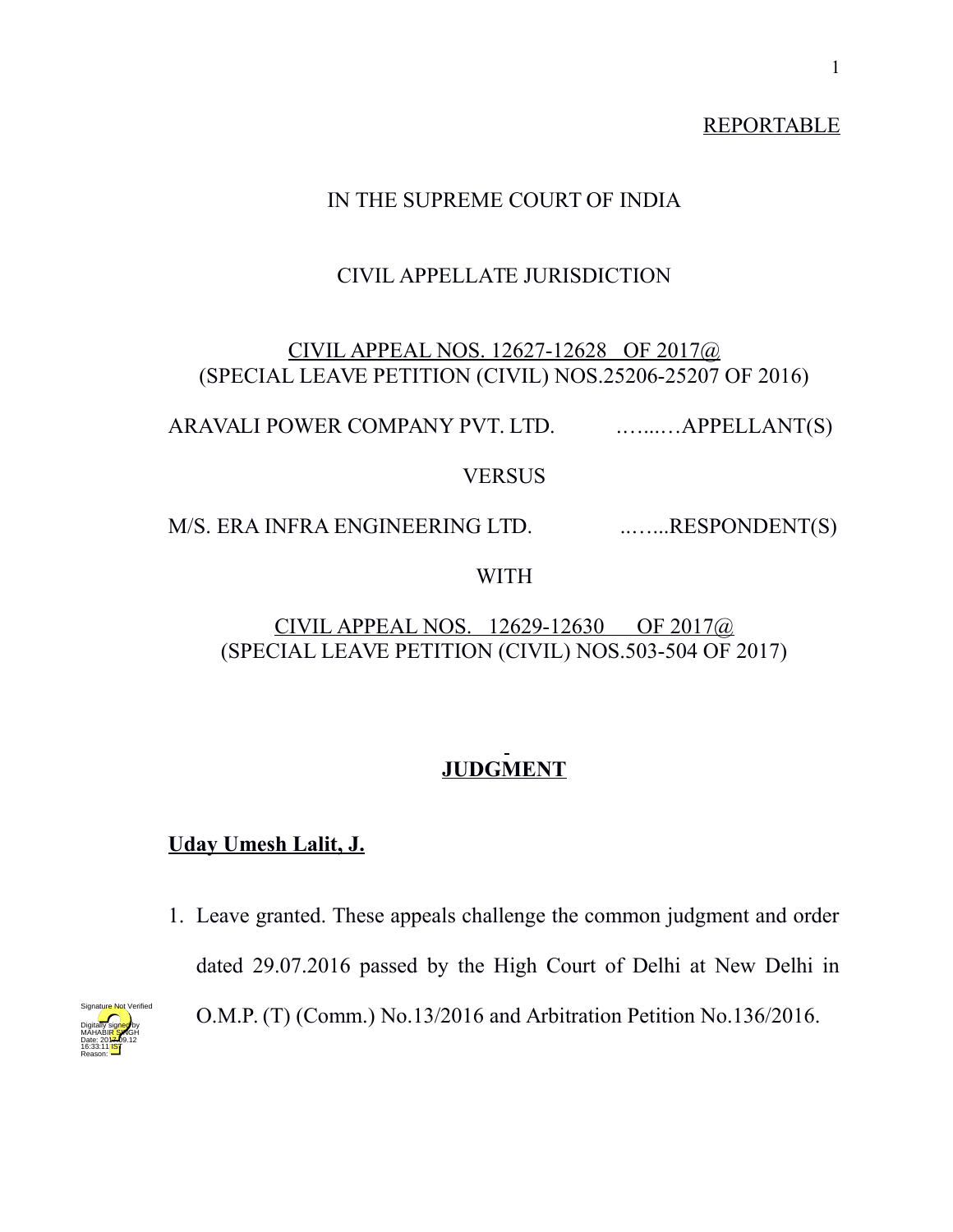2. Construction work of permanent township for Indira Gandhi Super Thermal Power Project at Jhajjar, Haryana was awarded to the Respondent- M/s Era Infra Engineering Ltd. on 20.05.2009 and contract dated 17.11.2009 signed thereafter broadly consisted of General Conditions of Contract (GCC) and Special Conditions of Contract (SCC). Clause 56 of the GCC stipulated arbitration between the parties in following terms:-

#### "56. ARBITRATION:-

Except where otherwise provided for in the contract all questions and disputes relating to the meaning of the specifications, designs, drawings and instructions herein before mentioned and as to the quality of workmanship or materials used on the work or as to any other questions, claim, rights, matter or thing whatsoever in any way arising out of or relating to the contract, design, drawing, specifications, estimates, instructions, orders or these conditions of otherwise concerning the works, or the executions or failures to execute the same whether arising during the progress of the work or after the completion or abandonment thereof shall be referred to the Sole Arbitration of the Project In-charge of the Project concerned of the owner, and if the Project In-charge is unable or unwilling to act, to the sole arbitration of some other persons appointed by the Chairman and Managing Director, NTPC limited (Formerly National Thermal Power Corporation Ltd) willing to act as such Arbitrator. There will be no objections, if the Arbitrator so appointed is an employee of NTPC Limited (Formerly National Thermal Power Corporation Ltd), and that he had to deal with the matters to which the contract relates and that in the course of his duties as such he had expressed views on all or any of the matters in disputes or difference. The Arbitrator to whom the matter is originally referred being transferred or vacating his office or being unable to act for any reason as aforesaid at the time of such transfer, vacations of office or inability to act,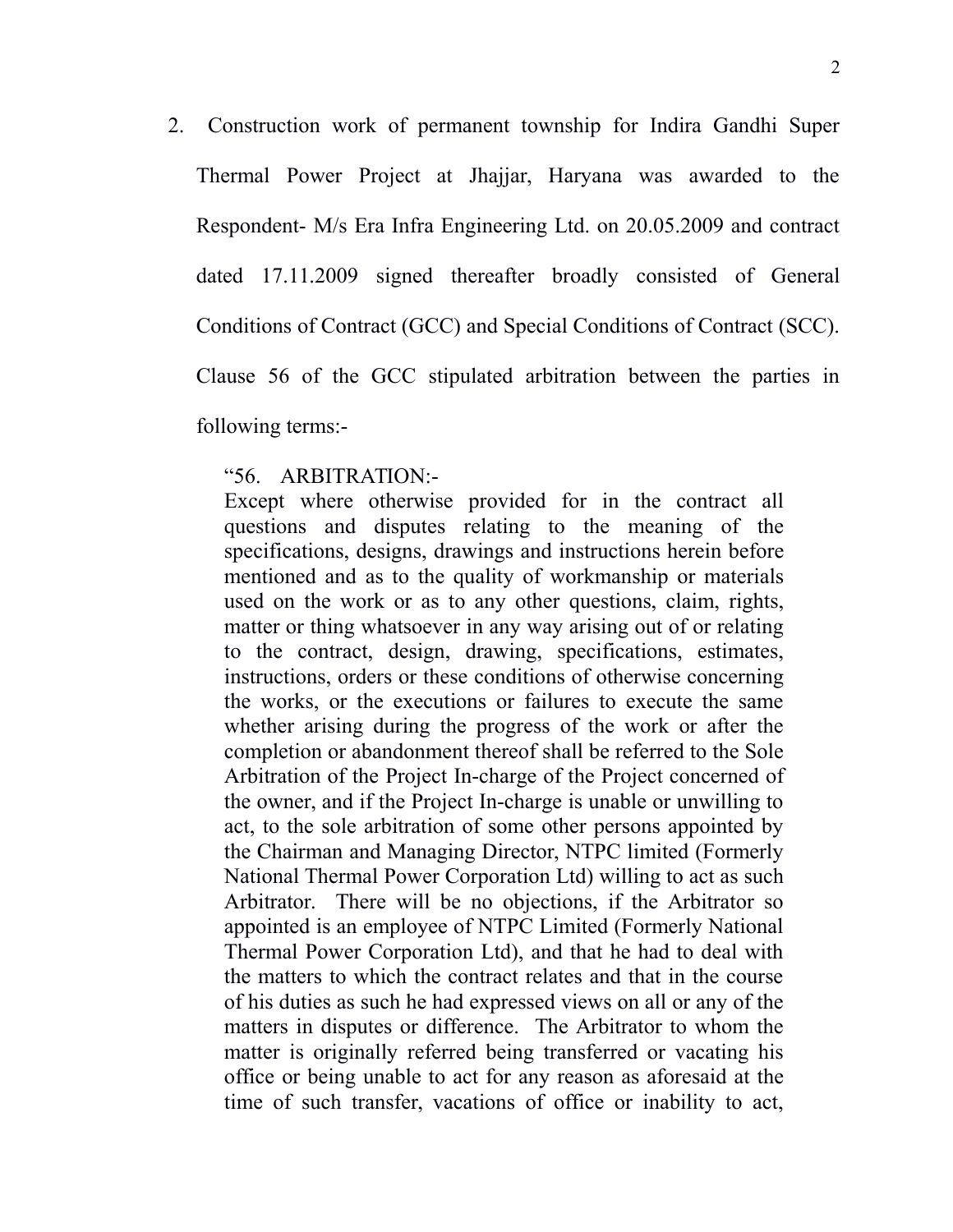Chairman and Managing Directors, NTPC limited (Formerly National Thermal Power Corporation Ltd.), shall appoint another person to act as Arbitrator in accordance with the terms of the contract……"

3. According to the Appellant-Aravali Power Company Pvt. Ltd., scheduled date of completion of work was 19.05.2011 but the progress of work was quite slow which compelled the Appellant to cancel certain remaining works by its letters dated 18.07.2014, 24.10.2014, 30.06.2015 and 08.07.2015. By its letter dated 29.07.2015 the Respondent alleged that the delays in the project were not attributable to the Respondent and after setting out certain grievances, the letter thereafter sought to invoke arbitration submitting further that arbitration be through a retired Judge of the High Court, the relevant portion of the letter being:-

"In view of the above circumstances and inaction of APCPL towards settlement of our claims/payments, we hereby invoke Arbitration Clause of the Contract Agreement request your good self to appoint Arbitrator for settlement of our claims according to Clause 56 of GCC of the Contract Agreement.

However, we want to draw your attention to the legal point that once the order of part cancellation has been passed at the Highest Level of the Owner/Employer, hence, any forum for resolution of dispute constituted by the said authority & particularly its subordinate is of no legal consequence. It is a well settled proposition of law that nobody can be judge in its own cause. Therefore, in light of the aforesaid settled position of law, we seek an independent arbitration, through a retired Hon'ble Judge of the Hon'ble High Court so as to seek vindication of our grievance as mentioned in foregoing paras. Since the matter is utmost important, we hereby request that a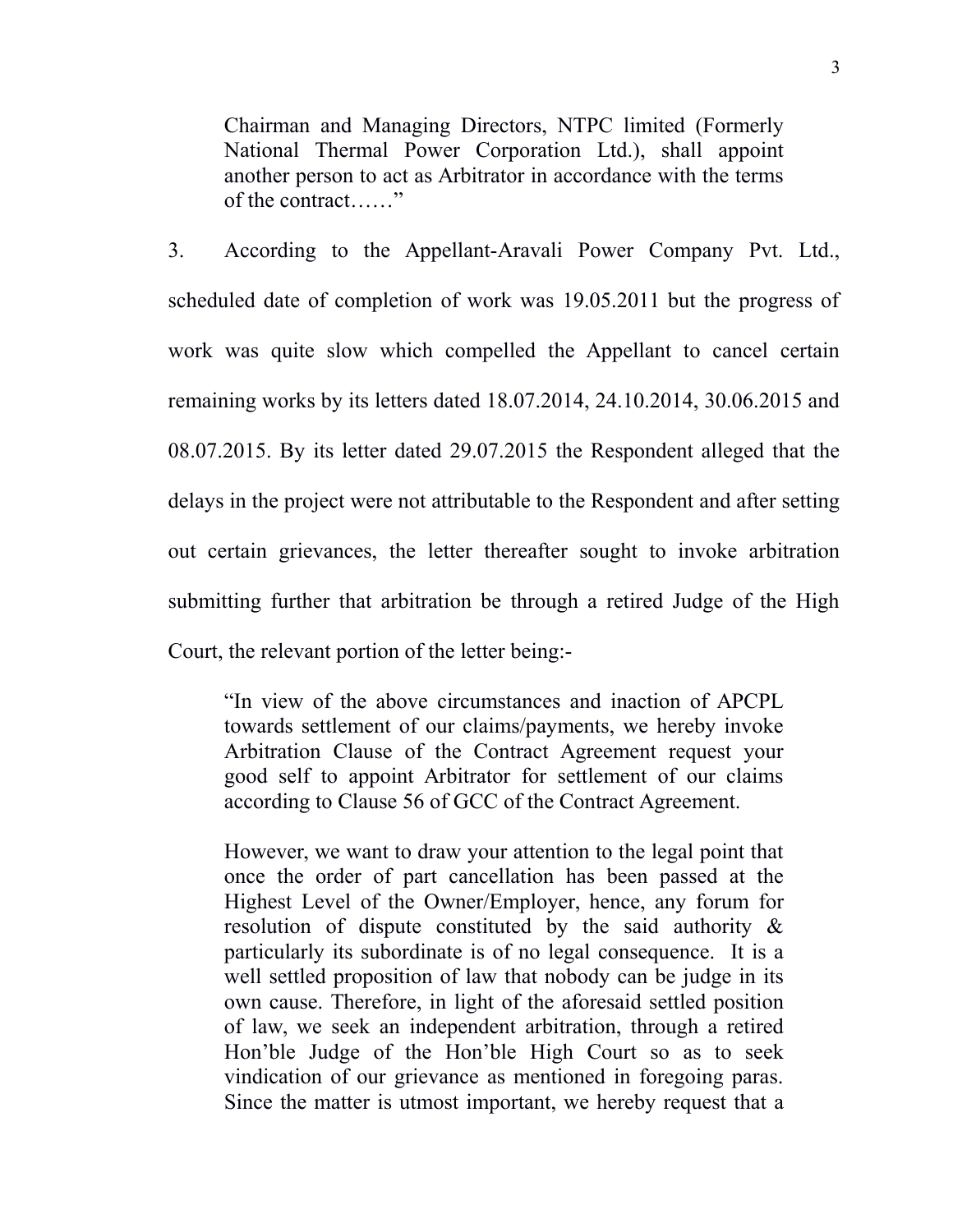panel of independent Arbitrators may kindly be made available to us so that we can choose from the panel. We would also be agreeable to the constitution of an Arbitral Tribunal comprising of nominee of your company; our nominee and both the nominee arbitrators appointing the Presiding/Umpire Arbitrator. We request that an early action in this regard may kindly be taken, in accordance with law."

4. In response, while refuting the allegations in the letter under reply, the

Appellant proceeded to appoint its Chief Executive Officer as the sole

Arbitrator on 19.08.2015 and intimated the respondent on the same day in

following terms:

"Please note that in terms of the Arbitration Clause 56 of the GCC there is no provision for selection by you of Arbitrator from any panel of Arbitrators to be offered by us. There is also no provision for formation of an Arbitral Tribunal as suggested by you. Clause 56 of the GCC envisaged the appointment of the designated officers as Arbitrator and accordingly the Chief Executives Officer APCPL on your request, has been designated as the Sole Arbitrator. The Learned Arbitrator shall inform you of the Arbitral proceedings in time."

By further communication dated 26.09.2015 the Appellant reiterated

its stand taken in letter dated 19.08.2015.

5. In the meanwhile, the Arbitrator so appointed fixed the first hearing in arbitration on 07.10.2015. The parties appeared on 07.10.2015 and the proceedings show that the hearing was fixed on 09.04.2016 by which time there was to be completion of filing of statement of response to counter claim etc. The proceedings do not show any objection having been raised by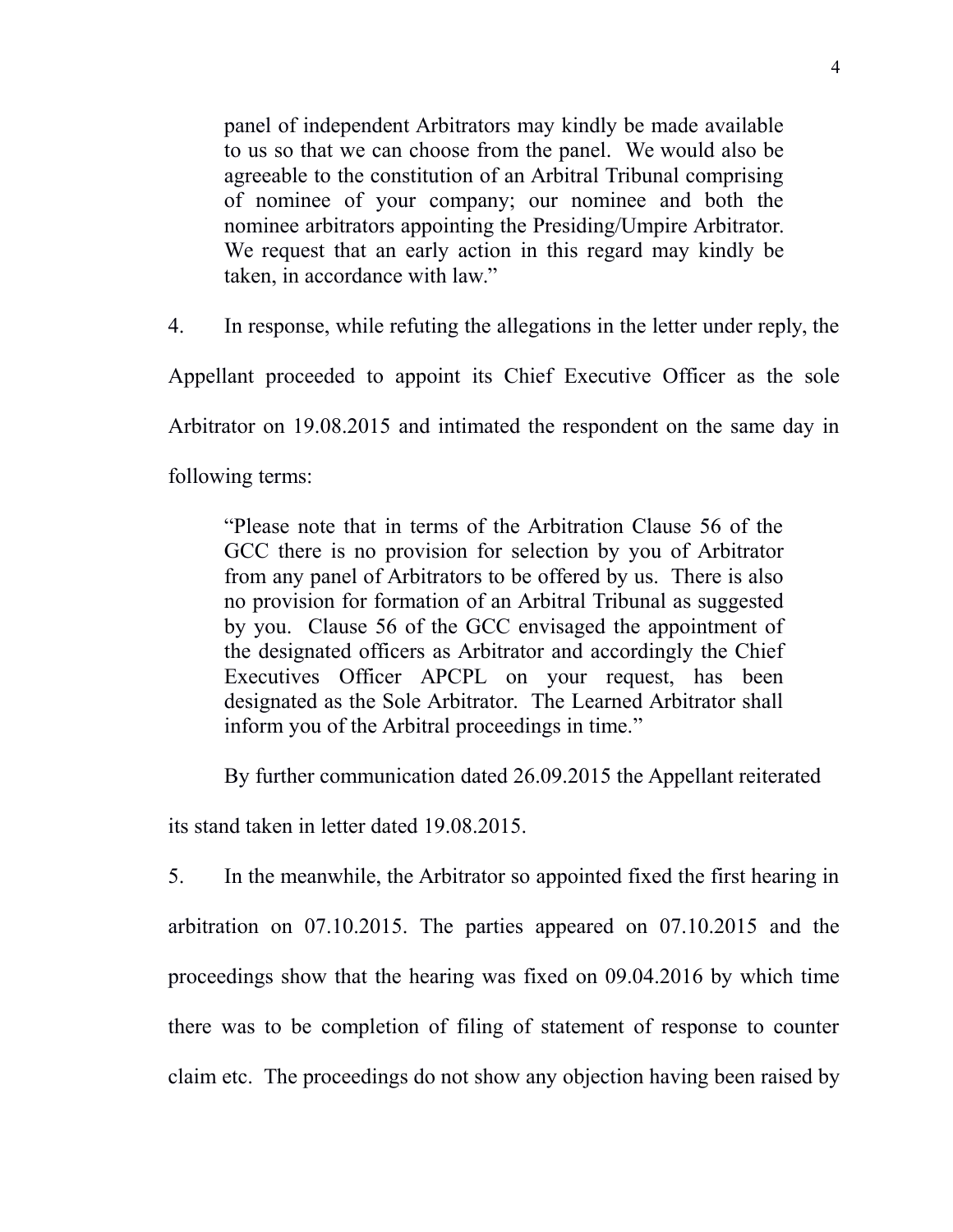the Respondent regarding continuation of the arbitration proceedings. On

04.12.2015 a letter was addressed by the Respondent to the Arbitrator seeking extension of time to file its statement of claim. It was stated, inter alia:

"In the last-hearing held on 07.10.2015 the Claimant was given 60 days' time to file its Statement of Claim. In this connection it is to state that we need to collect some more data and files from our other offices to make the Statement of Claim. For that purpose, we need about one month further time to submit our Statement of Claim. It is therefore, requested that the Ld. Sole Arbitrator may kindly grant one month further time to the Claimant to file its Statement of Claim."

According to the record, the Arbitrator granted one month's time, as

prayed for.

6. On 01.01.2016, the Arbitration and Conciliation (Amendment) Act, 2015 (hereinafter referred to as "the Amendment Act") was gazetted and according to Section 1(2), the Amendment Act was deemed to have come into force on 23rd October, 2015.

7. For the first time on 12.01.2016, the Respondent sought to challenge

the Arbitrator and raised objection regarding constitution of the arbitral

tribunal as under:

"In reference to the above referred communications addressed by us, we hereby state that the constitution of the present arbitral tribunal is wholly invalid/void  $\&$  against the settled principles of law, and on account of which Era Infra Engineering Ltd. is seeking appropriate legal remedies by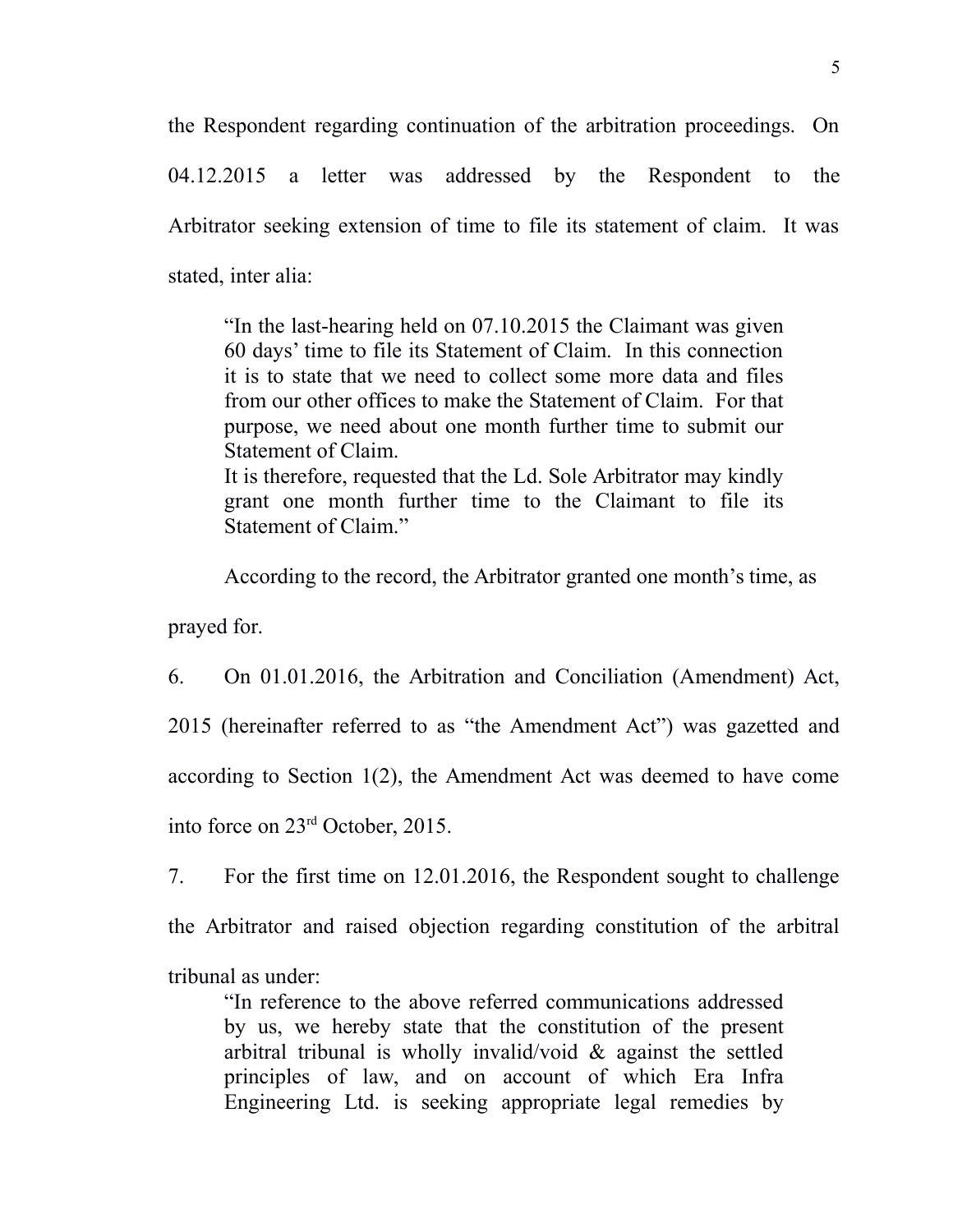approaching the Hon'ble High Court for appointment of an Independent Arbitral Tribunal. Accordingly, we hereby request your good self to kindly restrain yourself from assuming reference and seeking to proceed with the present alleged proceedings, till the final outcome of the above referred legal proceedings, sought to be immediately & urgently filed/preferred by Era Infra Engineering Ltd."

8. The objection was rejected by the Arbitrator on 22.01.2016 on the ground that the Respondent had participated in the arbitral proceedings on 07.10.2015 without raising any protest. The Respondent was then intimated to attend proceedings in arbitration scheduled to be held on 16.02.2016. The Respondent however, approached the High Court of Delhi by filing petition under Section 14 of the Arbitration and Conciliation Act, 1996 (hereinafter referred to as "1996 Act"), registered as OMP(T)(Comm.) No.13/2016, seeking termination of the mandate of the Arbitrator. Grounds I, IV, VI, VII

and VIII raised in the petition were:-

I It is submitted that it is a settled principle of law that nobody can be a judge in his own cause. In other words, a party to the Agreement cannot be an arbiter in his own cause. It is submitted that interest of justice and equity require that where a party to the contract disputes the committing of any breach of the condition, the adjudication should be by an independent person or body and not by the other party to the contract.

IV That without prejudice to the above, it would also be relevant to mention herein that the allegedly appointed Arbitrator namely, Shri S.K. Sinha, would also be otherwise unable to perform the functions of an independent Arbitrator, in as much as, he has himself, in his official capacity in the respondent-company, dealt with contracts of nature similar to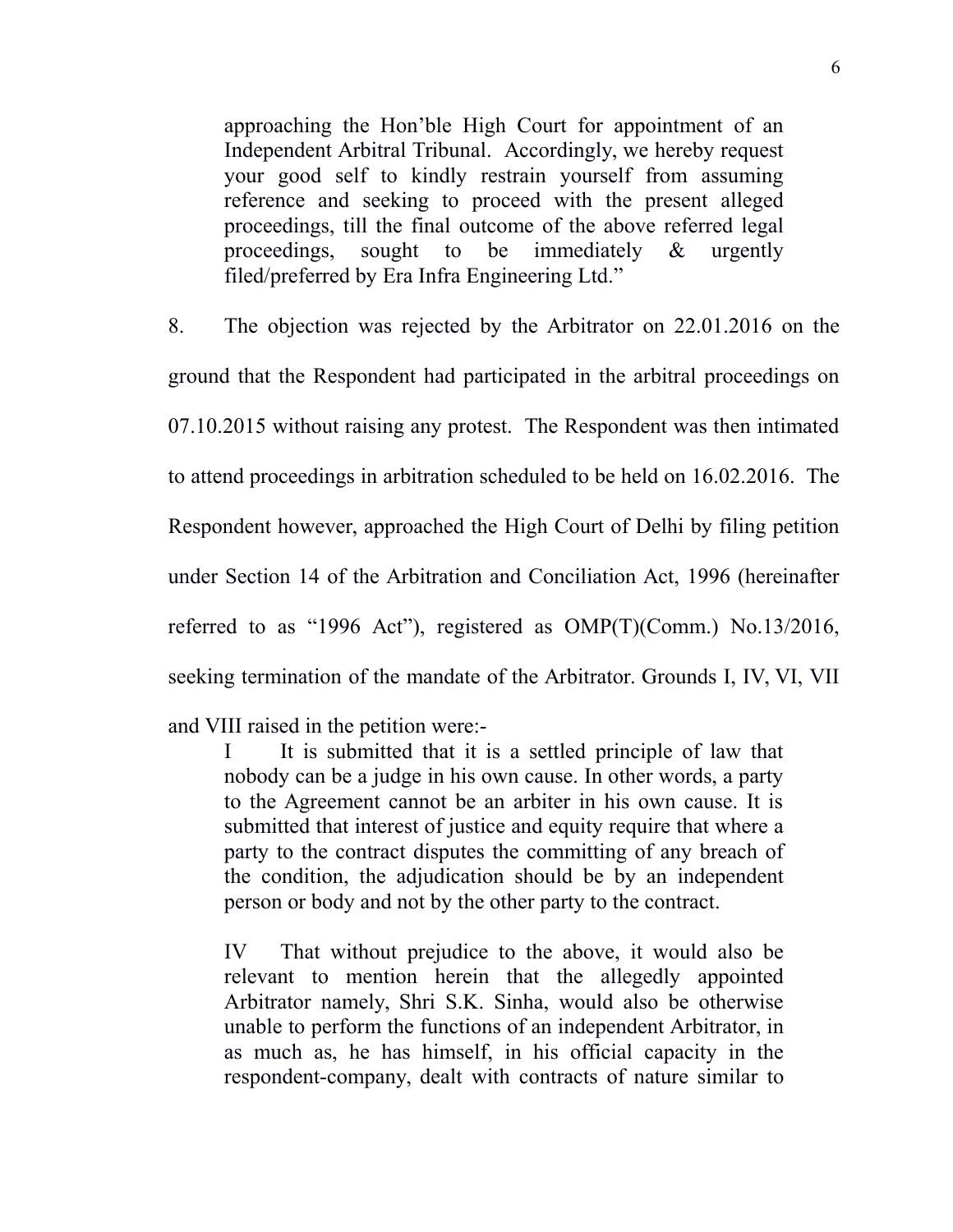the contract works in question herein (including the present contract works), on behalf of the respondent-company.

VI That it would also be worth mentioning that the Hon'ble Courts have consistently held and observed that the policy of the Government/Statutory Authorities/Pubic Sector undertakings, to provide/appoint for arbitration by an Employee Arbitrator is a vexed problem which requires reconsideration, which is more so in deference to the specific provisions of the new Act reiterating the need for an independent and impartial Arbitrator.

VII That in furtherance of the aforementioned spirit as reiterated by the Hon'ble Courts, the Act has also been suitably amended by the Legislature, whereby, inter alia, it has been expressly provided that an Arbitrator who is an Employee, Manager, Director or part of the Management or has a similar controlling influence in one of the parties to the arbitration, is a valid ground giving rise to justifiable doubts as to the independence or impartiality of an Arbitrator. Furthermore, it has also been provided that an Arbitrator's previous involvement in the case/subject matter would also be a valid ground giving rise to justifiable doubts as to the independence or impartiality of an Arbitrator.

VIII That in the present case, as brought out above, the alleged Arbitrator so appointed by the respondent herein is an employee of the respondent herein itself. In fact, the allegedly appointed individual is the Chief Executive Officer (CEO) of the respondent herein, who on account of such position also has a controlling influence over the respondent-company, against whom the petitioner herein seeks to assert its claims. In such circumstances, the said allegedly appointed arbitrator would both in law and fact be unable to perform his functions as an Arbitrator in an independent or impartial manner.

9. On the same day, another petition being Arbitration Petition No.136 of

2016 was filed by the Respondent under Section 11(6) of 1996 Act for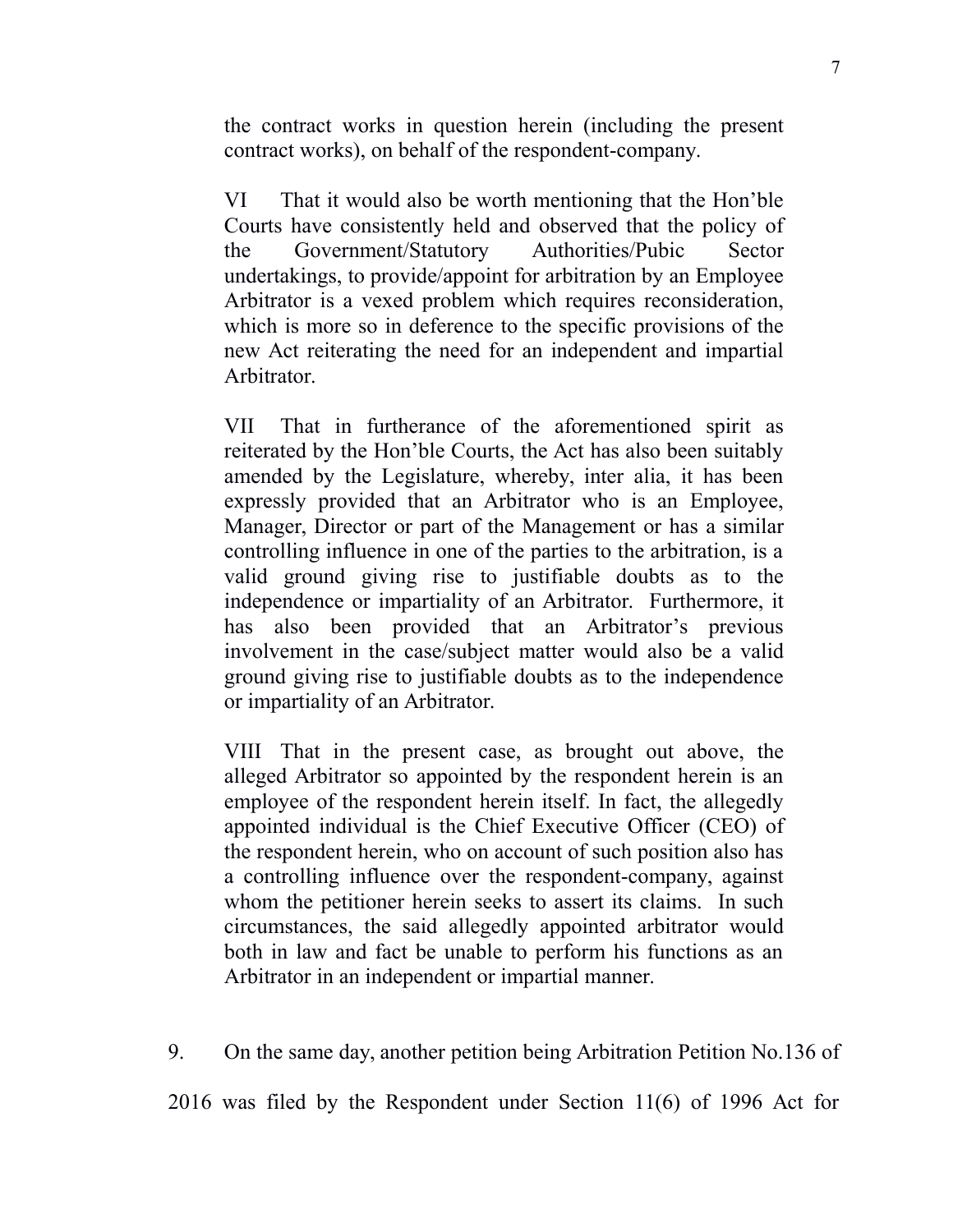appointing an independent arbitrator for adjudicating disputes between the

parties. The cause of action, as pleaded, in the said petition was:-

"That the cause of action for filing the present petition arose on the various dates when requests were made by the petitioner to the respondent for issuance of long outstanding payments. The cause of action further arose on 29.07.2015 when arbitration was invoked by the petitioner. The cause of action further arose, when the respondent erroneously and illegally rejected the petitioner's request for appointment of an independent Arbitral Tribunal, which cause of action is still subsisting and continuing since the respondent has failed to make the outstanding payment and to so appoint an independent Arbitral Tribunal."

10. On 01.03.2016 the High Court issued notice and stayed further proceedings in arbitration. The matter was contested by the Appellant submitting, *inter alia,* that the petition under Section 14 of 1996 Act was not maintainable; that the Arbitrator was appointed strictly in terms of Clause 56 of the GCC; and that though the Respondent was informed about appointment of the Arbitrator on 19.08.2015, no steps to challenge the appointment were undertaken within the time specified and in the manner prescribed under 1996 Act.

11. The High Court by its judgment and order under Appeal set aside the appointment of the Arbitrator and directed the Appellant to suggest names of three panel Arbitrators from different departments to the Respondent who could thereafter choose any one of them to be the Arbitrator in the matter. It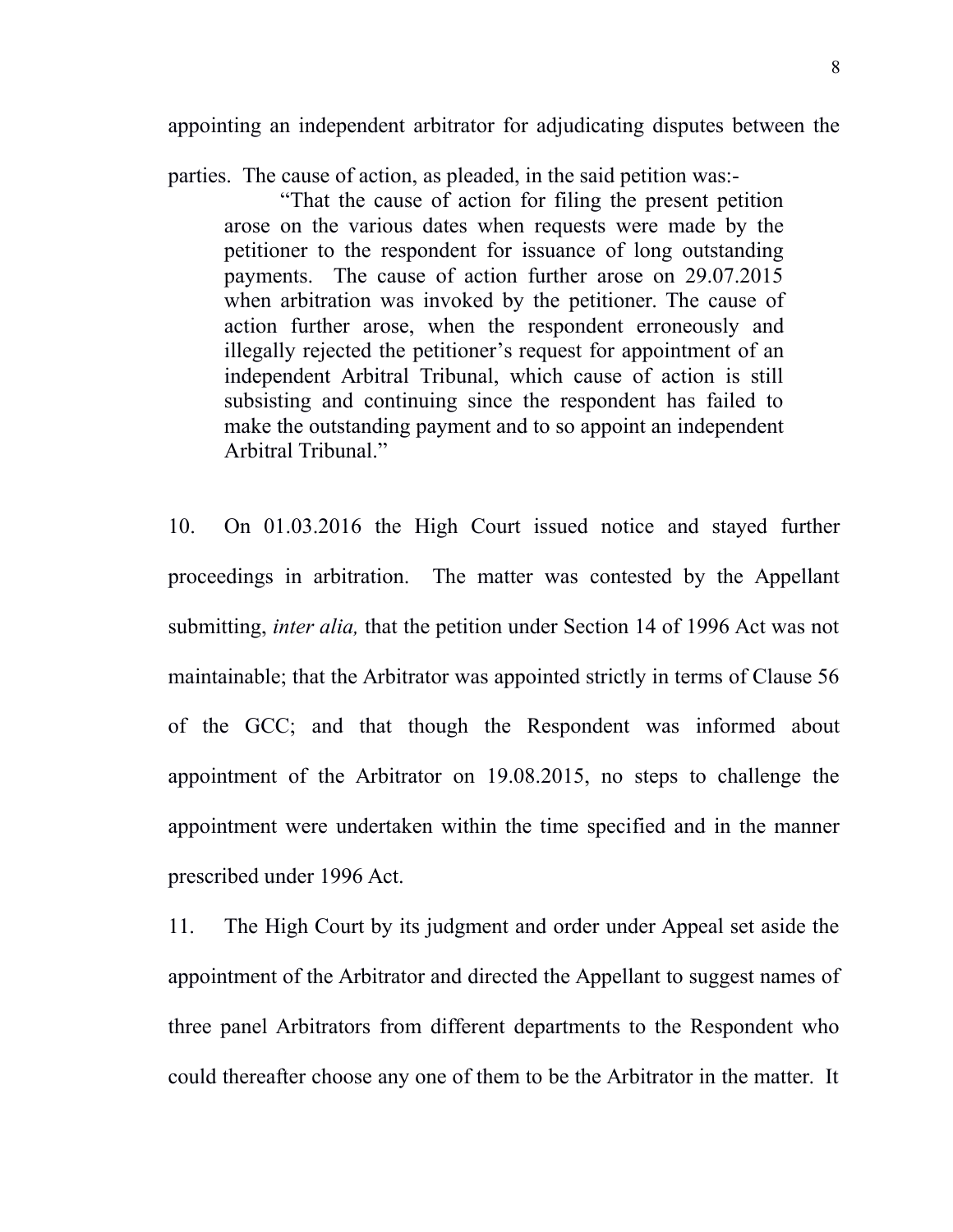was directed that in the event of failure by the Appellant, the Respondent would be at liberty to revive the petitions, in which case the Court would appoint a sole Arbitrator from the list maintained by Delhi International Arbitration Centre. It was also observed that the Arbitrator was CEO of the Appellant and was previously involved in cases/contract works similar to the one involved in the present case and it could not be disputed that the decisions of part cancellation were taken at the highest level of the Appellant. In the circumstances, the High Court found that the apprehension entertained by the Respondent was reasonable and not a vague or general objection. The observations of the High Court were:-

"13. The Arbitrator, though the CEO of the respondent-Company and the Project In-charge of the Indira Gandhi Super Thermal Power Project, P.O. Jharii, Distt. Jhajjar, Haryana, was not the Engineer In-charge or the day-to-day In-charge of the work, which was to be performed by the petitioner under the contract in question. In fact, the Engineer In-charge for this project is AGM (CCD-Township) who is supported by Group of Engineers (Dy. Managers, Managers & Sr. Managers) working under him for execution of the work. Further, the AGM (CCD-Township) reports to AGM (ME/CCD) who in turn reports to CEO (APCPL).

37. It is common parlance oft-quoted aphorism "Not only must Justice be done; it must also be seen to be done." The reason is that rules are moral constructs that are meant to serve higher value. The amendment of 2015 emphasize that the existence of any relationship or interest of any kind is likely to give rise to justifiable doubts as to his neutrality is to be avoided or any employee, manager, director, or has past or present business or has a controlling influence, relationship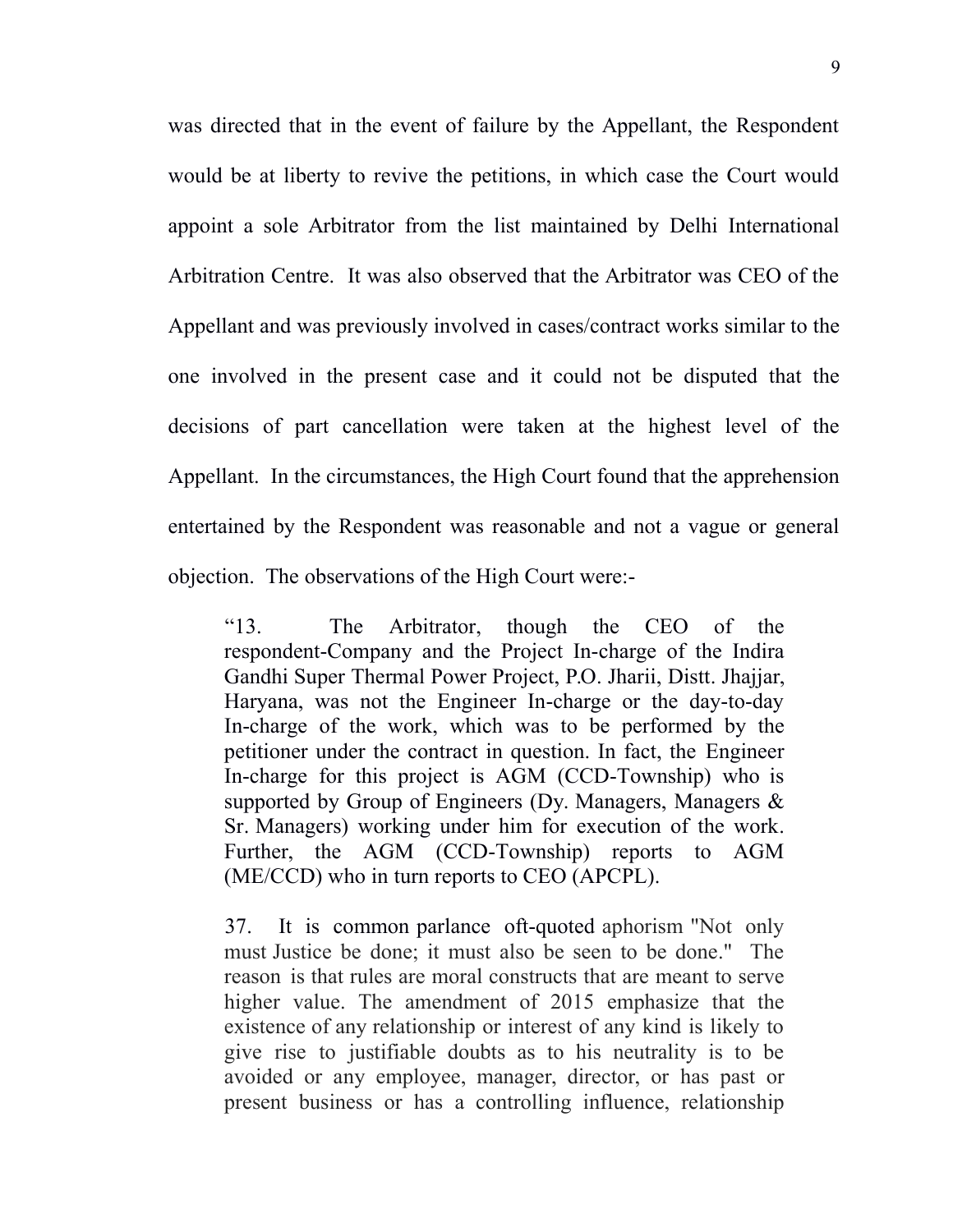with a party to the dispute should not be appointed as an Arbitrator. Similarly, it is rightly mandated in the Fifth Schedule of the Amended Act, 2015 (3 of 2016) that if the Arbitrator has within the past three years been appointed on two or more occasions by one of the parties and the Arbitrator has served within the three years in another arbitration on a related issue involving one of the parties, his appointment would give rise to justifiable doubts as to the independence or impartiality of arbitrators. No doubt, the invocation was about three months prior to amendment. But the Court has to keep in mind about the purpose and scope of the Act.

38. In the present case, no doubt, the invocation was on the basis of un-amended Act but still under Section 12 of the Act would give the similar indication. The sole Arbitrator appointed by the respondent admittedly is CEO and Executive of the respondent-Company who is also from the same office/department. In order to maintain the neutrality, or to avoid any doubt in the mind of the petitioner and the reasons given in the petition, it would be appropriate that independent sole Arbitrator should be appointed as ultimately neutral person has merely to decide the dispute between the parties. Even, the object and scope of the Act says so, that an arbitration procedure should be fair and unbias. Thus, the appointment of Mr. S.K. Sinha, CEO of the respondent Company is terminated and once the Arbitrator's appointment is terminated, the Court can consider the prayer of the petitioner."

12. The decision of the High Court is challenged by the Appellant and Mr. Vikas Singh, learned Senior Advocate submitted, *inter alia,* that as the appointment of the Arbitrator was completely in tune with Clause 56 of the GCC there was no occasion for the High Court to exercise any power or jurisdiction and that 1996 Act contemplated clear and definite procedure for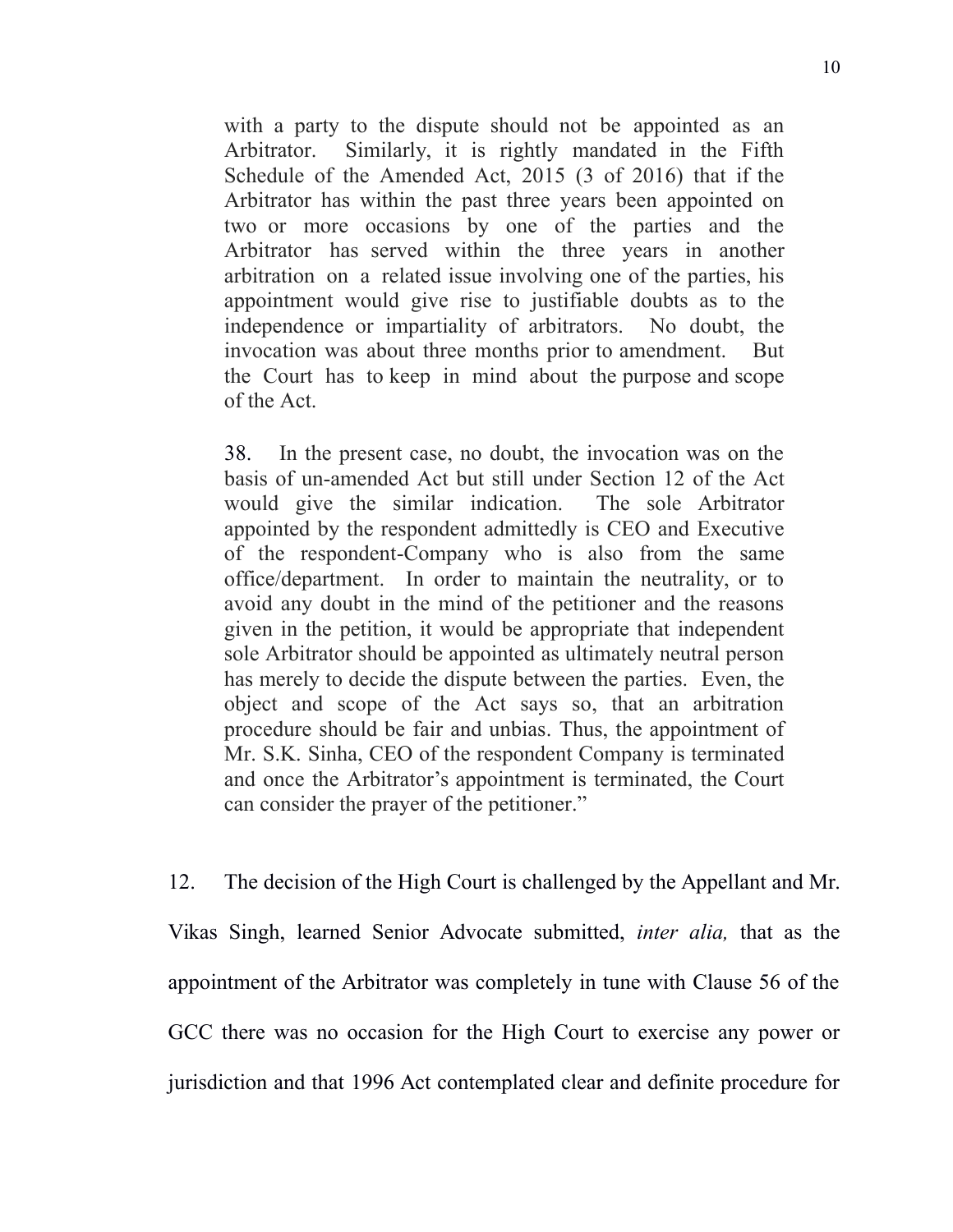challenging the Arbitrator, and even if such challenge were to fail the remedy under Section 13 was specific and of different nature. In either case, according to him, the Respondent could not have approached the High Court and both the petitions ought not to have been entertained.

13. To the extent the High Court had directed the Appellant to submit three names from its panel of Arbitrators from which list the Respondent was to select the sole Arbitrator, the Respondent challenged that part of the Judgment by filing SLP (Civil) Nos.503-504 of 2017. Appearing for the Respondent, Mr. Manoj K. Singh, learned Advocate relied upon some decisions of this Court and submitted that an Officer who had either dealt with the project or was directly subordinate to the Authority whose decision was the subject matter of dispute could not be an arbitrator in the matter.

14. At the outset, it must be stated that the invocation of arbitration in the present case was on 29.07.2015, the Arbitrator was appointed on 19.08.2015 and the parties appeared before the Arbitrator on 07.10.2015, well before 23.10.2015 i.e. the date on which the Amendment Act was deemed to have come into force. The statutory provisions that would therefore govern the present controversy are those that were in force before the Amendment Act came into effect. We must mention here that both the parties have addressed their submissions on this premise.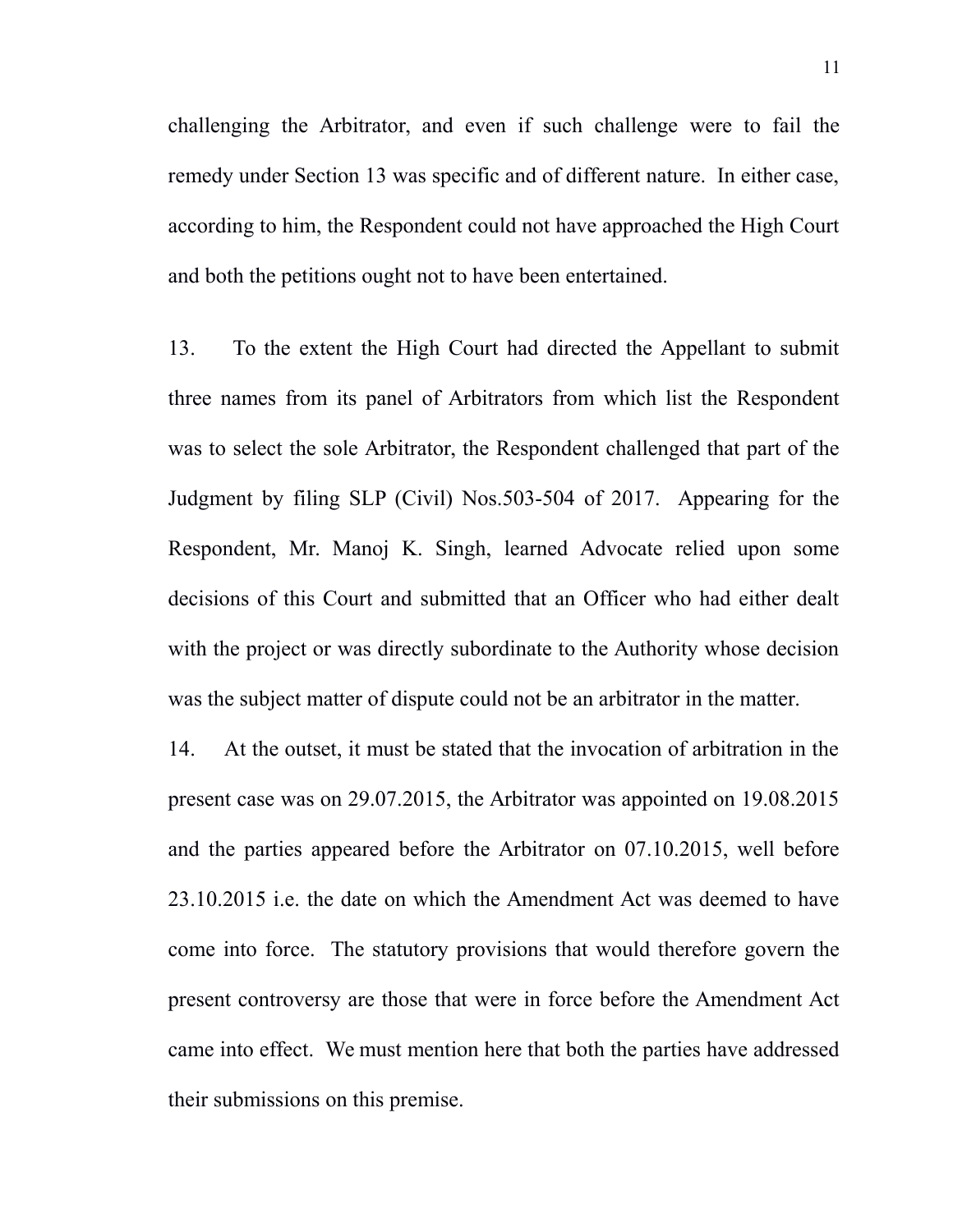15. Before we consider the present controversy, we may quote, for facility, Sections 12, 13 and 14 of 1996 Act as they stood before the Amendment Act came into force:-

### **"12. Grounds for challenge**.—

[\(1\)](https://indiankanoon.org/doc/514557/) When a person is approached in connection with his possible appointment as an arbitrator, he shall disclose in writing any circumstances likely to give rise to justifiable doubts as to his independence or impartiality.

[\(2\)](https://indiankanoon.org/doc/1838594/) An arbitrator, from the time of his appointment and throughout the arbitral proceedings, shall, without delay, disclose to the parties in writing any circumstances referred to in sub-section (1) unless they have already been informed of them by him.

[\(3\)](https://indiankanoon.org/doc/1983758/) An arbitrator may be challenged only if—

[\(a\)](https://indiankanoon.org/doc/666434/) circumstances exist that give rise to justifiable doubts as to his independence or impartiality, or

[\(b\)](https://indiankanoon.org/doc/1011825/) he does not possess the qualifications agreed to by the parties.

[\(4\)](https://indiankanoon.org/doc/137257/) A party may challenge an arbitrator appointed by him, or in whose appointment he has participated, only for reasons of which he becomes aware after the appointment has been made.

## **13. Challenge procedure.—**

[\(1\)](https://indiankanoon.org/doc/1347575/) Subject to sub-section (4), the parties are free to agree on a procedure for challenging an arbitrator.

[\(2\)](https://indiankanoon.org/doc/163714/) Failing any agreement referred to in sub-section (1), a party who intends to challenge an arbitrator shall, within fifteen days after becoming aware of the constitution of the arbitral tribunal or after becoming aware of any circumstances referred to in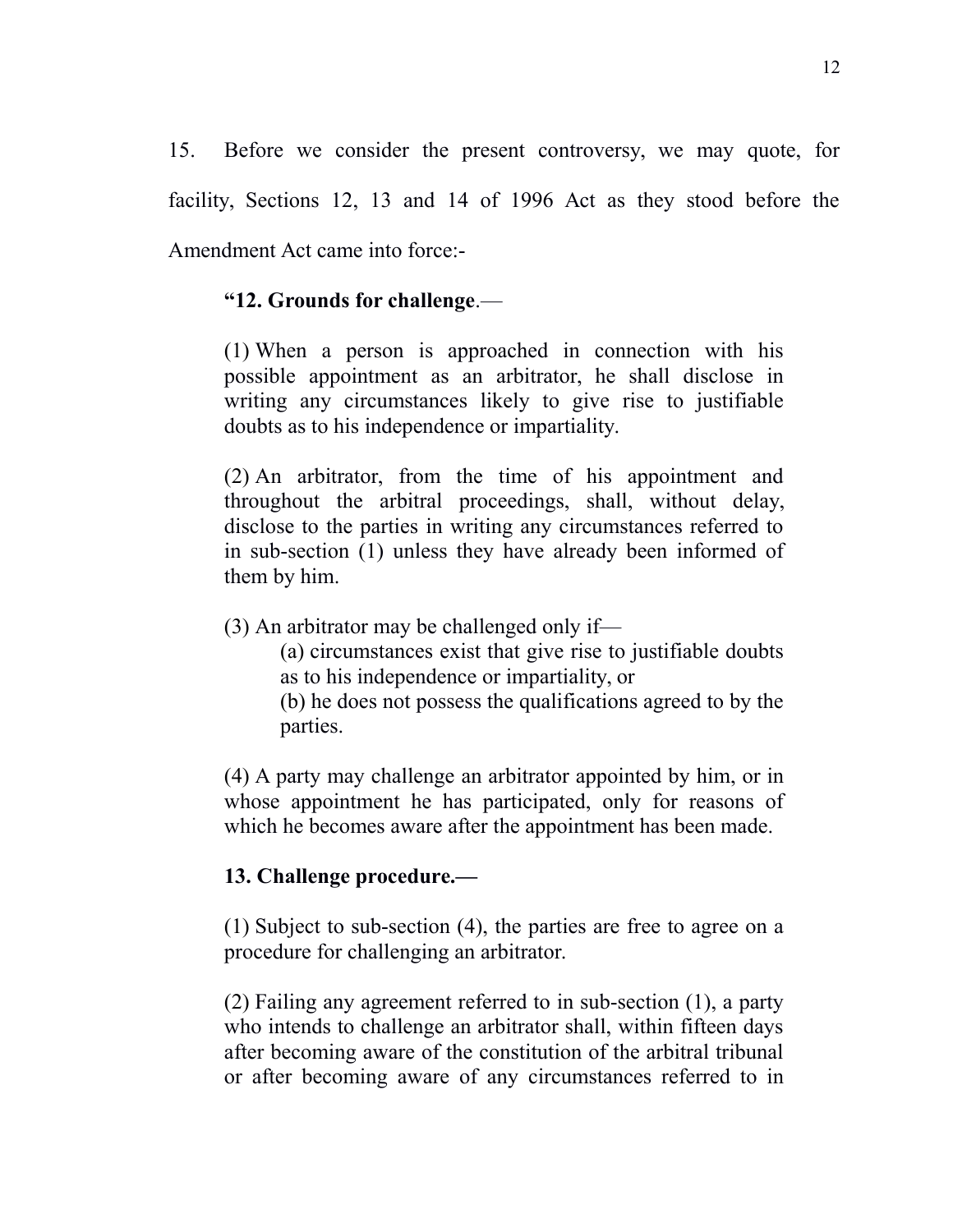sub-section (3) of section 12, send a written statement of the reasons for the challenge to the arbitral tribunal.

[\(3\)](https://indiankanoon.org/doc/1844539/) Unless the arbitrator challenged under sub-section (2) withdraws from his office or the other party agrees to the challenge, the arbitral tribunal shall decide on the challenge.

[\(4\)](https://indiankanoon.org/doc/46768/) If a challenge under any procedure agreed upon by the parties or under the procedure under sub-section (2) is not successful, the arbitral tribunal shall continue the arbitral proceedings and make an arbitral award.

[\(5\)](https://indiankanoon.org/doc/1170374/) Where an arbitral award is made under sub-section (4), the party challenging the arbitrator may make an application for setting aside such an arbitral award in accordance with section 34.

[\(6\)](https://indiankanoon.org/doc/1253821/) Where an arbitral award is set aside on an application made under sub-section (5), the Court may decide as to whether the arbitrator who is challenged is entitled to any fees.

### **14. Failure or impossibility to act-**

[\(1\)](https://indiankanoon.org/doc/227489/) The mandate of an arbitrator shall terminate if—

[\(a\)](https://indiankanoon.org/doc/1104436/) he becomes de jure or de facto unable to perform his functions or for other reasons fails to act without undue delay; and

[\(b\)](https://indiankanoon.org/doc/1779087/) he withdraws from his office or the parties agree to the termination of his mandate.

[\(2\)](https://indiankanoon.org/doc/409037/) If a controversy remains concerning any of the grounds referred to in clause (a) of sub-section (1), a party may, unless otherwise agreed by the parties, apply to the Court to decide on the termination of the mandate.

[\(3\)](https://indiankanoon.org/doc/711131/) If, under this section or sub-section (3) of section 13, an arbitrator withdraws from his office or a party agrees to the termination of the mandate of an arbitrator, it shall not imply acceptance of the validity of any ground referred to in this section or sub-section (3) of section 12."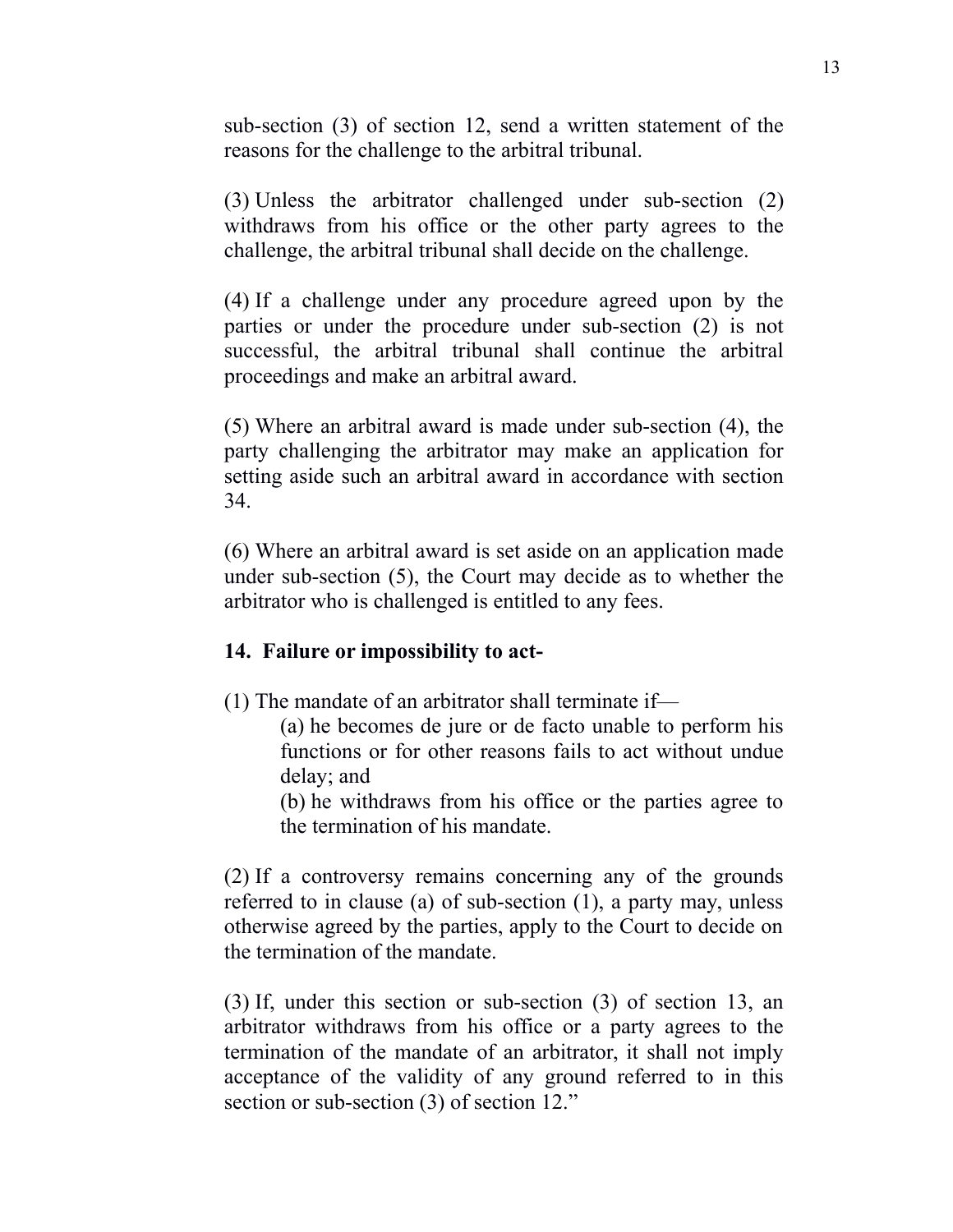16. In the present case Clause 56 of the GCC provides for arbitration by the Project In-charge of the concerned Project, and in case such Project In-charge were to be unable or unwilling to act, arbitration by any person appointed by the Chairman and Managing Director. It further provides *inter alia* that there would be no objection even if the Arbitrator had dealt with the matters to which the contract related in the course of his duties or had expressed views on all or any of the matters in dispute or difference.

17. The fact that the named arbitrator happens to be an employee of one of the parties to the Arbitration Agreement has not by itself, before the Amendment Act came into force, rendered such appointment invalid and unenforceable. The observations of this Court in *Indian Oil Corporation Ltd. and Others* v. *Raja Transport Private Ltd.[1](#page-13-0)* in paragraphs 28, 30, 31 and 32 are quite clear. Said paragraphs were as under:

"28. It is contended by the respondent that in view of the emphasis on the independence and impartiality of an arbitrator in the new Act and having regard to the basic principle of natural justice that no man should be judge in his own cause, any arbitration agreement to the extent it nominates an officer of one of the parties as the arbitrator, would be invalid and unenforceable.

30. We find no bar under the new Act, for an arbitration agreement providing for an employee of a Government/statutory cor-

<span id="page-13-0"></span>1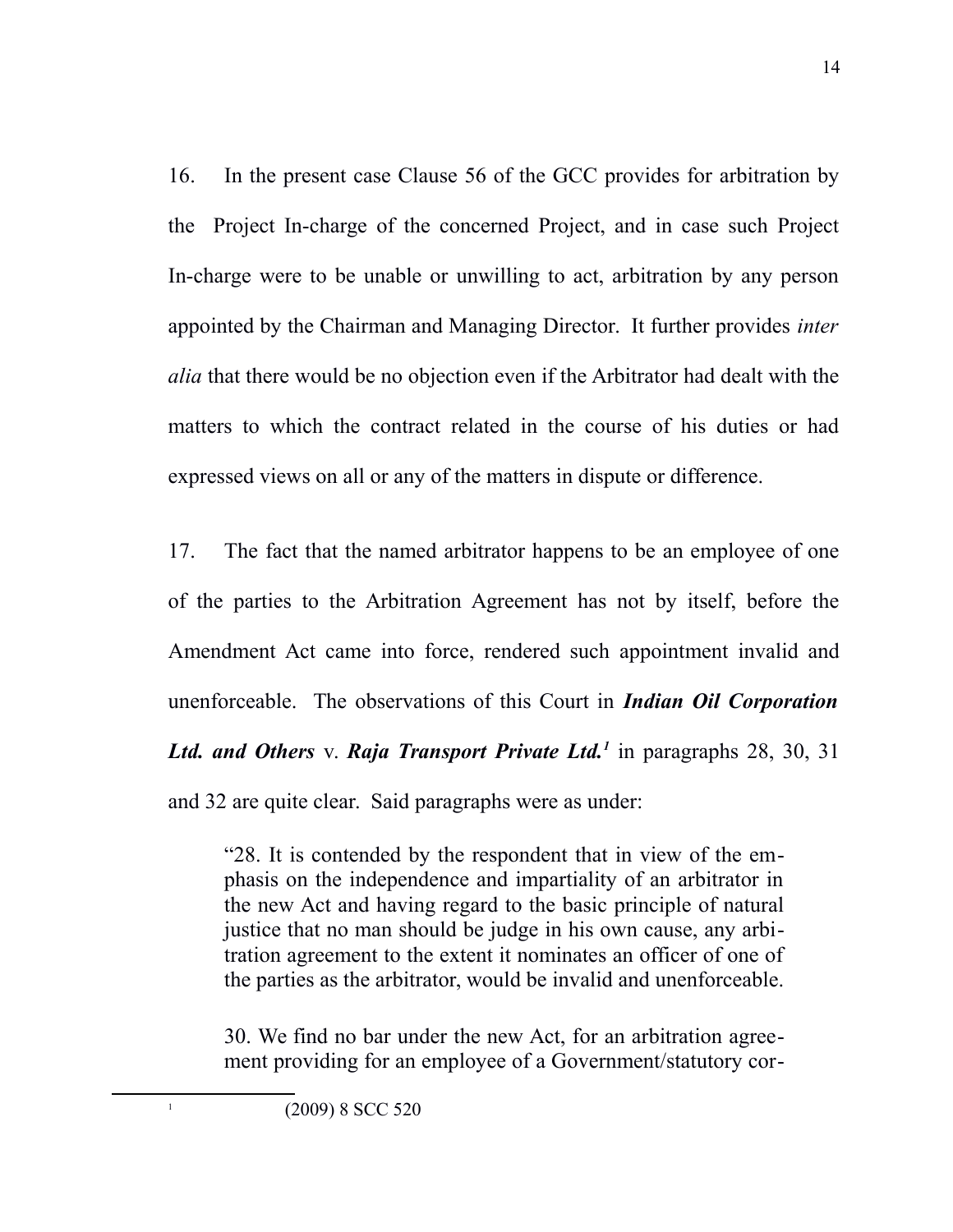poration/public sector undertaking (which is a party to the contract), acting as an arbitrator. Section 11(8) of the Act requires the Chief Justice or his designate, in appointing an arbitrator, to have due regard to:

"11.  $(8)(a)$  any qualifications required of the arbitrator by the agreement of the parties; and

(*b*) other considerations as are likely to secure the appointment of an independent and impartial arbitrator."

31. Section 12(1) requires an arbitrator, when approached in connection with his possible appointment, to disclose in writing any circumstances likely to give rise to justifiable doubts as to his independence or impartiality. Section 12(3) enables the arbitrator being challenged if

(*i*) the circumstances give rise to justifiable doubts as to his independence or impartiality, or

(*ii*) he does not possess the qualifications agreed to by the parties.

32. Section 18 requires the arbitrator to treat the parties with equality (that is to say without bias) and give each party full opportunity to present his case. Nothing in Sections 11, 12, 18 or other provisions of the Act suggests that any provision in an arbitration agreement, naming the arbitrator will be invalid if such named arbitrator is an employee of one of the parties to the arbitration agreement."

18. In the same decision, this Court in paragraphs 34 and 35 dealt with

"justifiable apprehension about the independence or impartiality" of an em-

ployee arbitrator in following terms:-

"34. The fact that the named arbitrator is an employee of one of the parties is not ipso facto a ground to raise a presumption of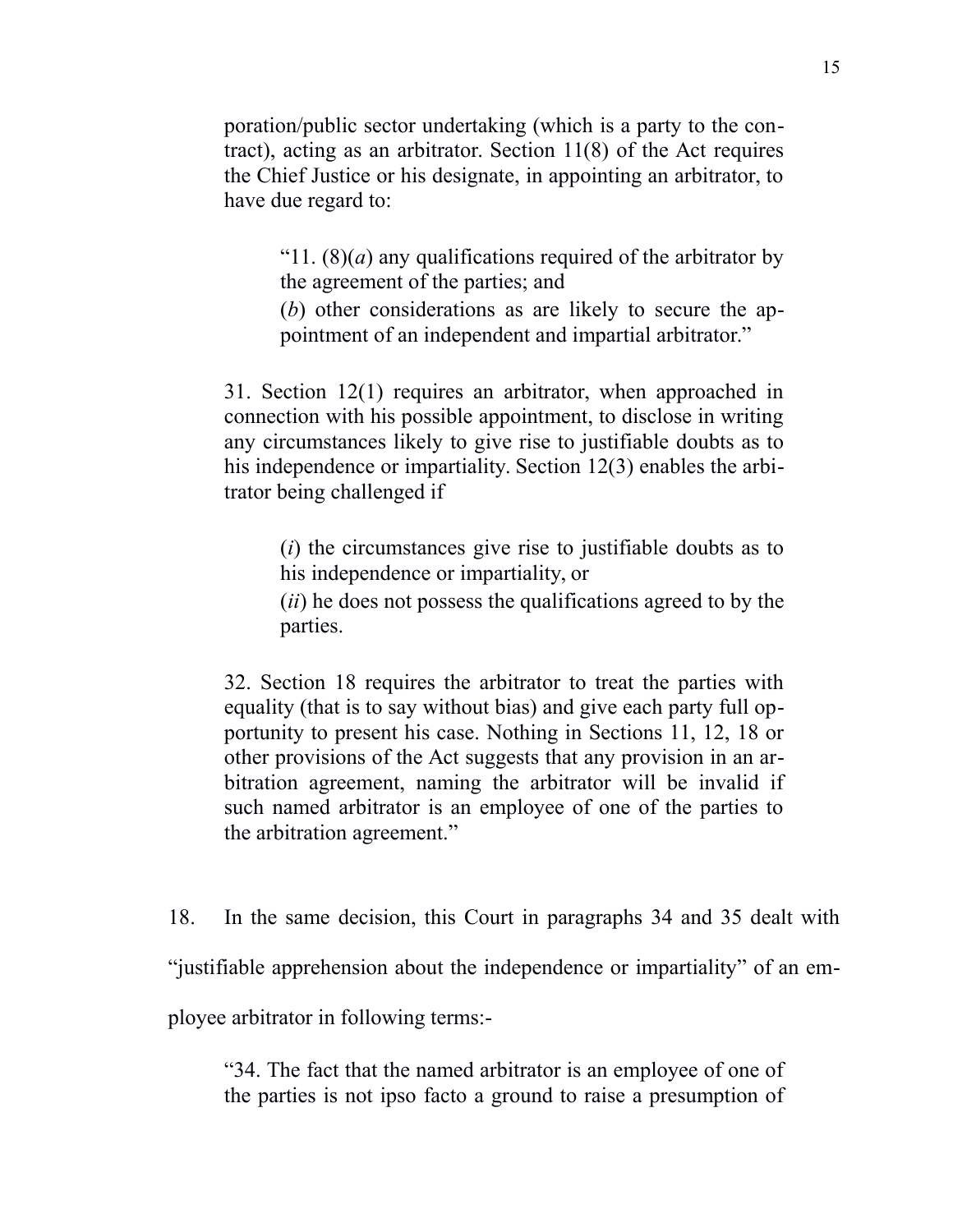bias or partiality or lack of independence on his part. There can however be a justifiable apprehension about the independence or impartiality of an employee arbitrator, if such person was the controlling or dealing authority in regard to the subject contract or if he is a direct subordinate (as contrasted from an officer of an inferior rank in some other Department) to the officer whose decision is the subject-matter of the dispute.

35. Where however the named arbitrator though a senior officer of the Government/statutory body/government company, had nothing to do with the execution of the subject contract, there can be no justification for anyone doubting his independence or impartiality, in the absence of any specific evidence. Therefore, senior officer(s) (usually Heads of Department or equivalent) of a Government/statutory corporation/public sector undertaking, not associated with the contract, are considered to be independent and impartial and are not barred from functioning as arbitrators merely because their employer is a party to the contract."

19. Section 12(1) as it then stood before the Amendment Act came into force, obliged the person approached in connection with possible appointment as an arbitrator, to disclose in writing any circumstances likely to give rise to justifiable doubts as to his independence or impartiality. In the present case, the Arbitrator undoubtedly is an employee of the Appellant but so long as there is no justifiable apprehension about his independence or impartiality, the appointment could not be rendered invalid and unenforceable. As held in the case of *Indian Oil Corporation Ltd.* (supra) mere fact that the arbitrator is an employee is not *ipso facto* a ground to raise any presumption of bias or partiality. It is not the case that there had not been any fair and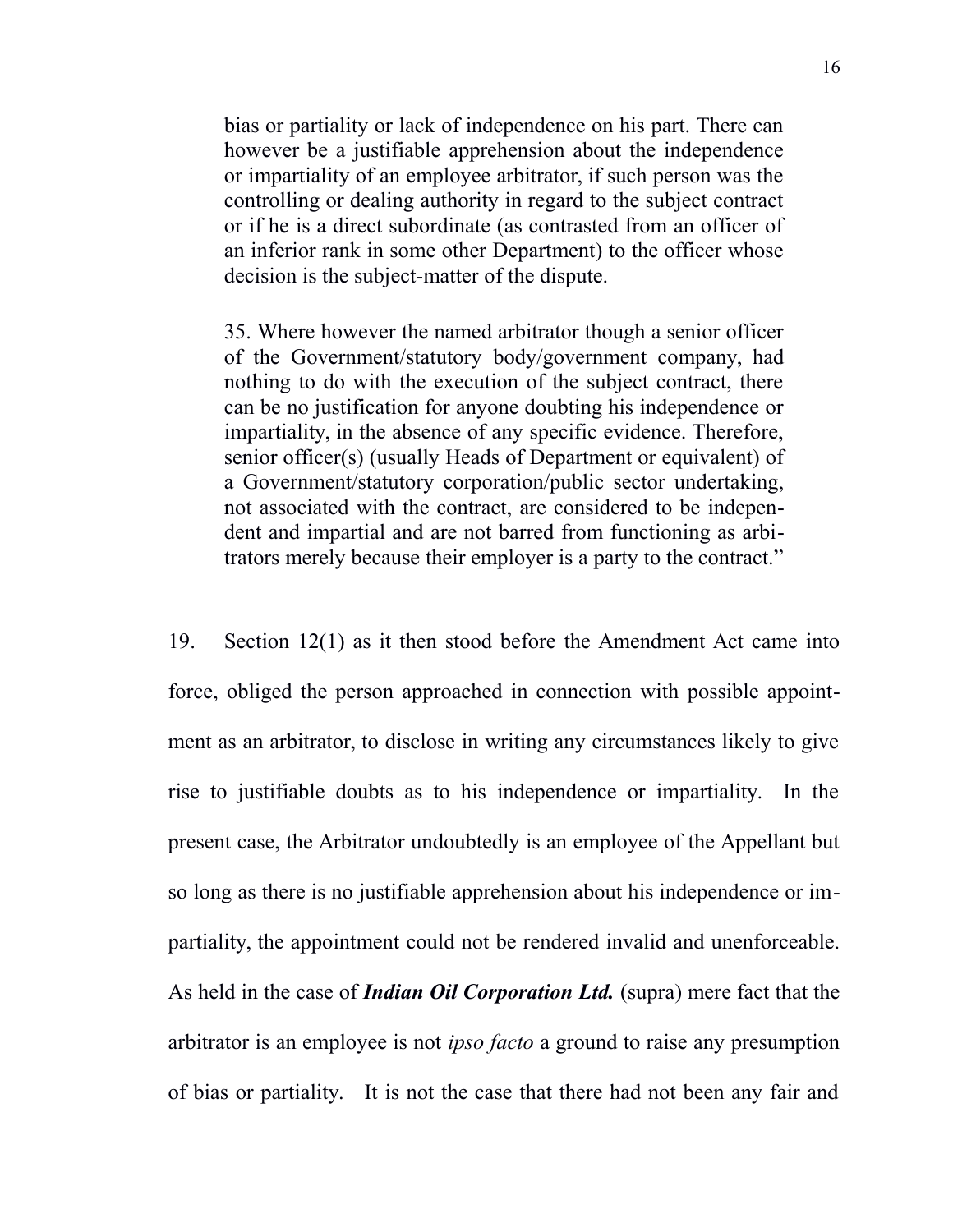correct disclosure. All that the Respondent alleged in its petition seeking termination of the mandate of the Arbitrator was, "…..he has himself in his official capacity in the Respondent-Company dealt with contracts of nature similar to the contract works in question…." The Respondent, while relying on the provisions of the Amendment Act had also submitted, "…. allegedly appointed individual is the Chief Executive Officer of the Respondent herein, who on account of such position also has the controlling influence over the Respondent-Company". At the same time, the High Court observed in Paragraph 13 of the judgment under appeal that the Arbitrator was not the Engineer In-charge or the day-to-day In-charge of the work and as a matter of fact, the Engineer In-charge was AGM (CCD-Township) who had a team of other Engineers working under him and that  $AGM$  ( $CCD$ ) Township) reported to AGM (ME-CCD) who in turn rep o r t e d t o CEO (APCPL) i.e. the Arbitrator. The facts on record and the hierarchy as mentioned do not show that the Arbitrator in the present matter was either the Dealing Authority in regard to the Contract or was directly sub-ordinate to the Officer(s) whose decision is the subject matter of dispute. In fact, the decision, which could be subject matter of dispute, was that of his subordinates. He may have dealt with contracts of nature similar to the contract works in question but that by itself does not render the appointment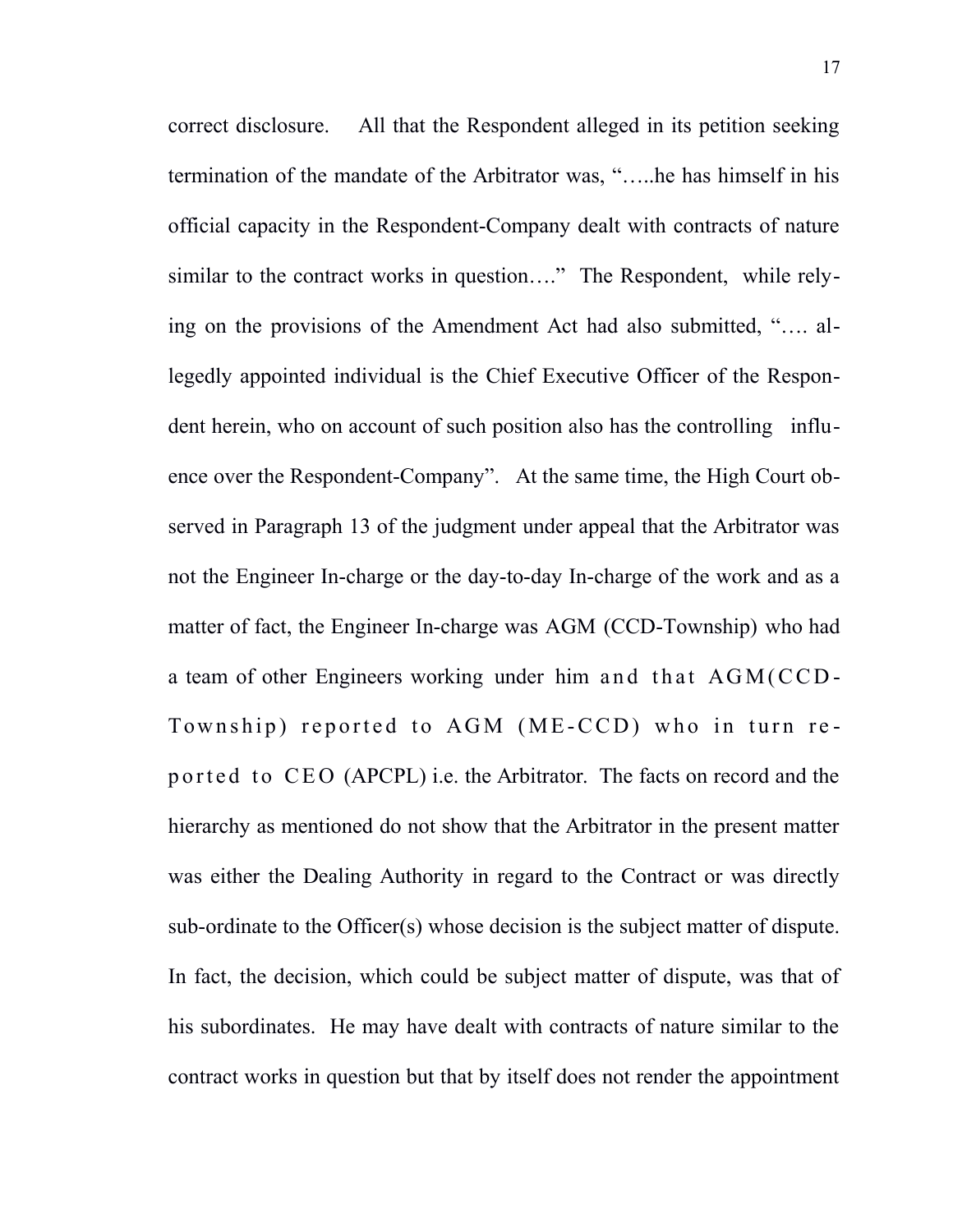invalid. Since there is nothing on record which could raise justifiable doubts about the independence or impartiality of the named Arbitrator, in the light of the observations of this Court in *Indian Oil Corporation Ltd. (*supra) the appointment of the Arbitrator could not in any way be termed to be illegal or unenforceable.

20. However, number of decisions of this Court were relied upon by the Respondent in support of its submission that interference in the present case was called for. We may therefore deal with those decisions.

A. In *Northern Railway Administration, Ministry of Railway, New Delhi* v. *Patel Engineering Company Ltd[2](#page-17-0) .,* a Bench consisting of three learned Judges of this Court was called upon to consider the apparent conflict between two Judgments of this Court in **"***ACE* Pipeline Contracts (P) Ltd. v. Bharat Petroleum Corpn. Ltd.<sup>[3](#page-17-1)</sup> and *Union of India* v. *Bharat Battery Manufacturing Co. (P) Ltd.[4](#page-17-2) "*. The submission made on behalf of the appellant therein as quoted in

paragraph 5 was:-

"5.…………..It is, therefore, submitted that before the alternative is resorted to, agreed procedure has to be exhausted. The agreement has to be given effect and the contract has to be adhered to as closely as possible. Corrective measures have to be taken first and the Court is the last resort."

<span id="page-17-2"></span><span id="page-17-1"></span><span id="page-17-0"></span>

| $(2008) 10$ SCC 240 |
|---------------------|
| $(2007)$ 5 SCC 304  |
| $(2007)$ 7 SCC 684  |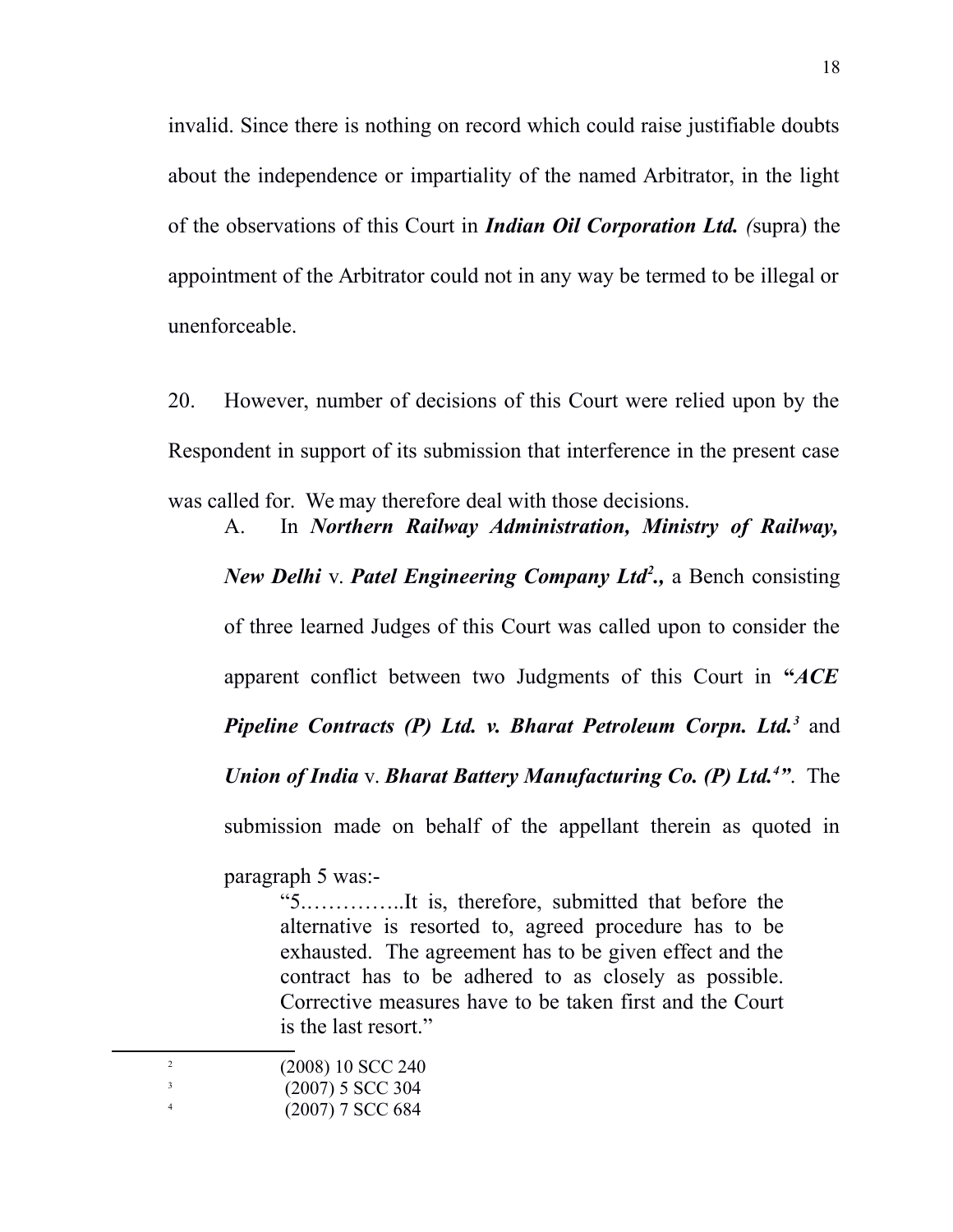The discussion in paragraphs 12, 13 and 14 of the decision was as under:-

"12. A bare reading of the scheme of Section 11 shows that the emphasis is on the terms of the agreement being adhered to and/or given effect as closely as possible. In other words, the Court may ask to do what has not been done. The Court must first ensure that the remedies provided for are exhausted. It is true as contended by Mr. Desai, that it is not mandatory for the Chief Justice or any person or institution designated by him to appoint the named arbitrator or arbitrators. But at the same time, due regard has to be given to the qualifications required by the agreement and other considerations.

13. The expression "due regard" means that proper attention to several circumstances have been focused. The expression "necessary" as a general rule can be broadly stated to be those things which are reasonably required to be done or legally ancillary to the accomplishment of the intended act. Necessary measures can be stated to be the reasonable steps required to be taken.

14. In all these cases at hand the High Court does not appear to have focused on the requirement to have due regard to the qualifications required by the agreement or other considerations necessary to secure the appointment of an independent and impartial arbitrator. It needs no reiteration that appointment of the arbitrator or arbitrators named in the arbitration agreement is not a must, but while making the appointment the twin requirements of sub-section (8) of Section 11 have to be kept in view, considered and taken into account. If it is not done, the appointment becomes vulnerable. In the circumstances, we set aside the appointment made in each case, remit the matters to the High Court to make fresh appointments keeping in view the parameters indicated above."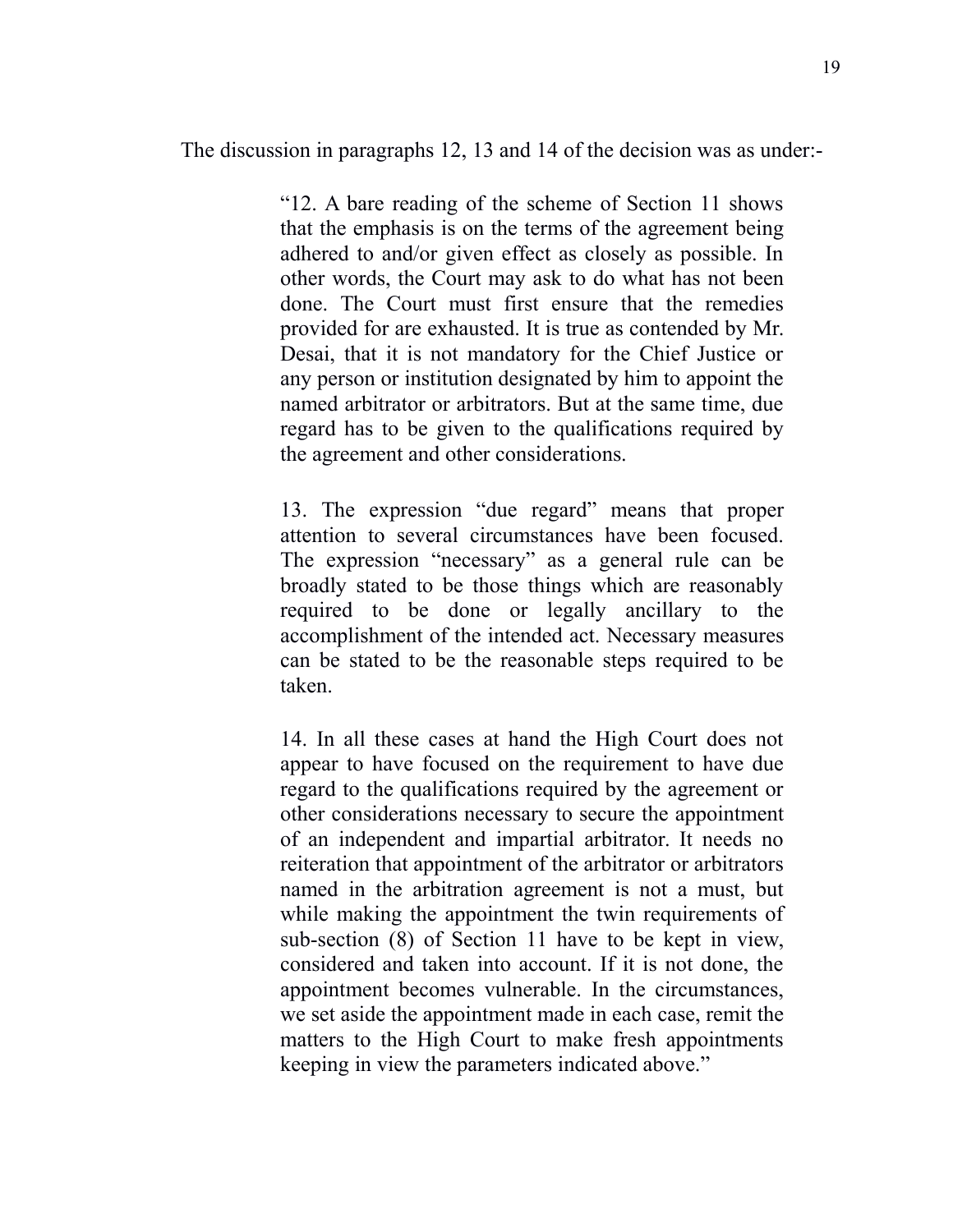B. In *Union of India* v. *Singh Builders Syndicate[5](#page-19-0)* , an arbitral tribunal consisting of three serving Officers was constituted but no proceedings were actually undertaken. Thereafter, on an application preferred under Section 11, the High Court appointed a Former Judge of that High Court as the sole arbitrator. Paragraph 11 of the decision set out the question which arose for consideration and Paragraph 14 was as under:-

"14. It was further held in *Northern Railway* case that the Chief Justice or his designate should first ensure that the remedies provided under the arbitration agreement are exhausted, but at the same time also ensure that the twin requirements of sub-section (8) of Section 11 of the Act are kept in view. This would mean that invariably the court should first appoint the arbitrators in the manner provided for in the arbitration agreement. But where the independence and impartiality of the arbitrator(s) appointed/nominated in terms of the arbitration agreement is in doubt, or where the Arbitral Tribunal appointed in the manner provided in the arbitration agreement has not functioned and it becomes necessary to make fresh appointment, the Chief Justice or his designate is not powerless to make appropriate alternative arrangements to give effect to the provision for arbitration."

C. After dealing with cases on the point including *Northern*

*Railway Administration* (supra), this Court in *Indian Oil*

*Corporation Ltd.* (supra) summed up the legal position as under:-

45. If the arbitration agreement provides for arbitration

<span id="page-19-0"></span>5

by a named arbitrator, the courts should normally give (2009) 4 SCC 523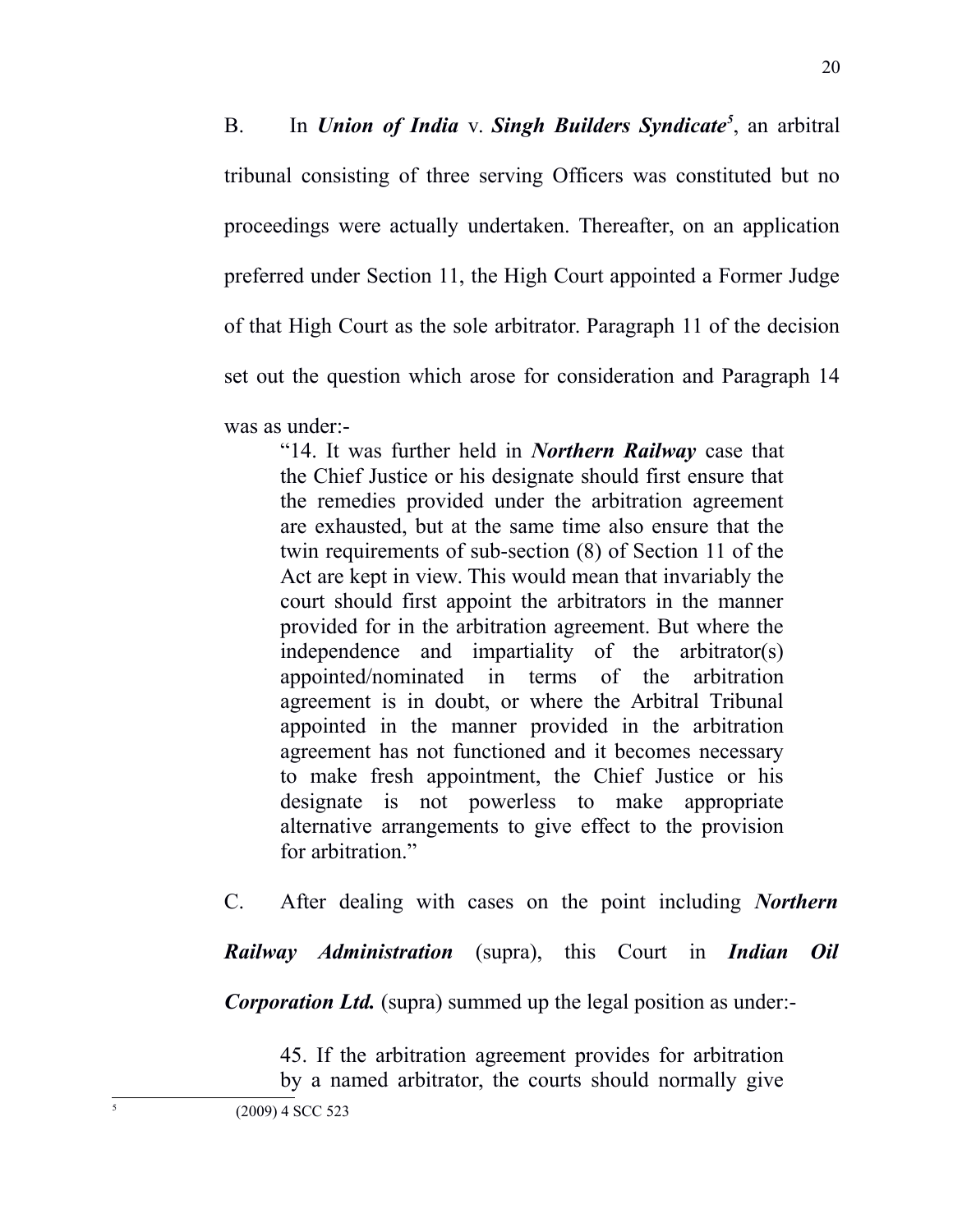effect to the provisions of the arbitration agreement. But as clarified by *Northern Railway Admn.*, where there is material to create a reasonable apprehension that the person mentioned in the arbitration agreement as the arbitrator is not likely to act independently or impartially, or if the named person is not available, then the Chief Justice or his designate may, after recording reasons for not following the agreed procedure of referring the dispute to the named arbitrator, appoint an independent arbitrator in accordance with Section 11(8) of the Act. In other words, referring the disputes to the named arbitrator shall be the rule. The Chief Justice or his designate will have to merely reiterate the arbitration agreement by referring the parties to the named arbitrator or named Arbitral Tribunal. Ignoring the named arbitrator/Arbitral Tribunal and nominating an independent arbitrator shall be the exception to the rule, to be resorted for valid reasons.

48. In the light of the above discussion, the scope of Section 11 of the Act containing the scheme of appointment of arbitrators may be summarised thus:

(*i*) Where the agreement provides for arbitration with three arbitrators (each party to appoint one arbitrator and the two appointed arbitrators to appoint a third arbitrator), in the event of a party failing to appoint an arbitrator within 30 days from the receipt of a request from the other party (or the two nominated arbitrators failing to agree on the third arbitrator within 30 days from the date of the appointment), the Chief Justice or his designate will exercise power under sub-section (4) of Section 11 of the Act.

(*ii*) Where the agreement provides for arbitration by a sole arbitrator and the parties have not agreed upon any appointment procedure, the Chief Justice or his designate will exercise power under sub-section  $(5)$  of Section 11, if the parties fail to agree on the arbitration within thirty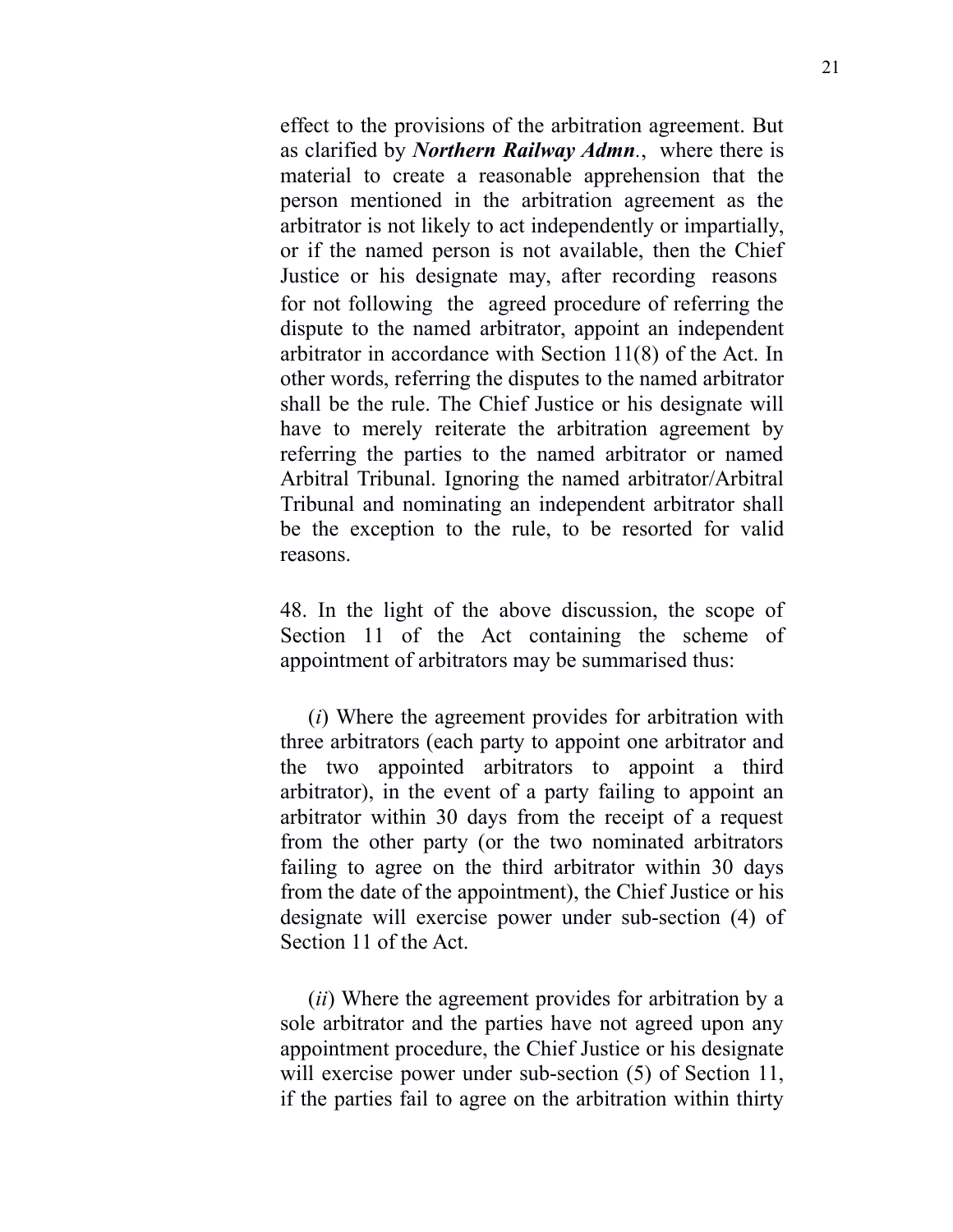days from the receipt of a request by a party from the other party.

(*iii*) Where the arbitration agreement specifies the appointment procedure, then irrespective of whether the arbitration is by a sole arbitrator or by a three-member Tribunal, the Chief Justice or his designate will exercise power under sub-section (6) of Section 11, if a party fails to act as required under the agreed procedure (or the parties or the two appointed arbitrators fail to reach an agreement expected of them under the agreed procedure or any person/institution fails to perform any function entrusted to him/it under that procedure).

(*iv*) While failure of the other party to act within 30 days will furnish a cause of action to the party seeking arbitration to approach the Chief Justice or his designate in cases falling under sub-sections (4) and (5), such a time-bound requirement is not found in sub-section (6) of Section 11. The failure to act as per the agreed procedure within the time-limit prescribed by the arbitration agreement, or in the absence of any prescribed time-limit, within a reasonable time, will enable the aggrieved party to file a petition under Section 11(6) of the Act.

(*v*) Where the appointment procedure has been agreed between the parties, but the cause of action for invoking the jurisdiction of the Chief Justice or his designate under clauses (*a*), (*b*) or (*c*) of sub-section (6) has not arisen, then the question of the Chief Justice or his designate exercising power under sub-section (6) does not arise. The condition precedent for approaching the Chief Justice or his designate for taking necessary measures under sub-section (6) is that

(*i*) a party failing to act as required under the agreed appointment procedure; or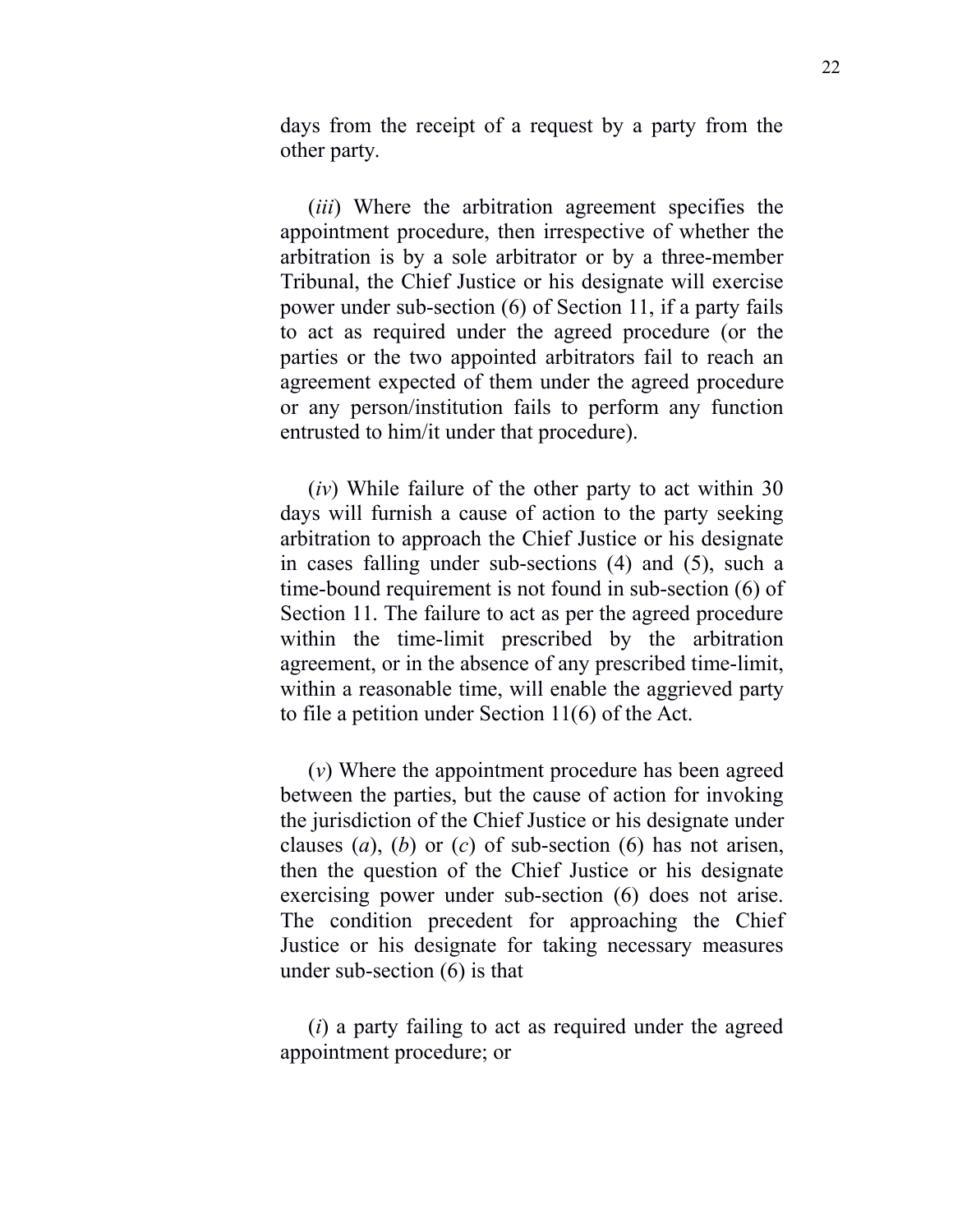(*ii*) the parties (or the two appointed arbitrators) failing to reach an agreement expected of them under the agreed appointment procedure; or

(*iii*) a person/institution who has been entrusted with any function under the agreed appointment procedure, failing to perform such function.

(*vi*) The Chief Justice or his designate while exercising power under sub-section (6) of Section 11 shall endeavour to give effect to the appointment procedure prescribed in the arbitration clause.

(*vii*) If circumstances exist, giving rise to justifiable doubts as to the independence and impartiality of the person nominated, or if other circumstances warrant appointment of an independent arbitrator by ignoring the procedure prescribed, the Chief Justice or his designate may, for reasons to be recorded ignore the designated arbitrator and appoint someone else."

Thus, as laid down in sub-para (v) of para 48, unless the cause of action for invoking jurisdiction under Clauses (a), (b) or (c) of sub-section (6) of Section 11 of 1996 Act arises, there is no question of the Chief Justice or his designate exercising power under sub-section (6) of Section 11.

D. In *Denel (Proprietary) Limited* v*. Bharat Electronics Limited* and Another<sup>[6](#page-22-0)</sup>, though the arbitration agreement provided that all disputes be referred to the Managing Director or his nominee for

<span id="page-22-0"></span>6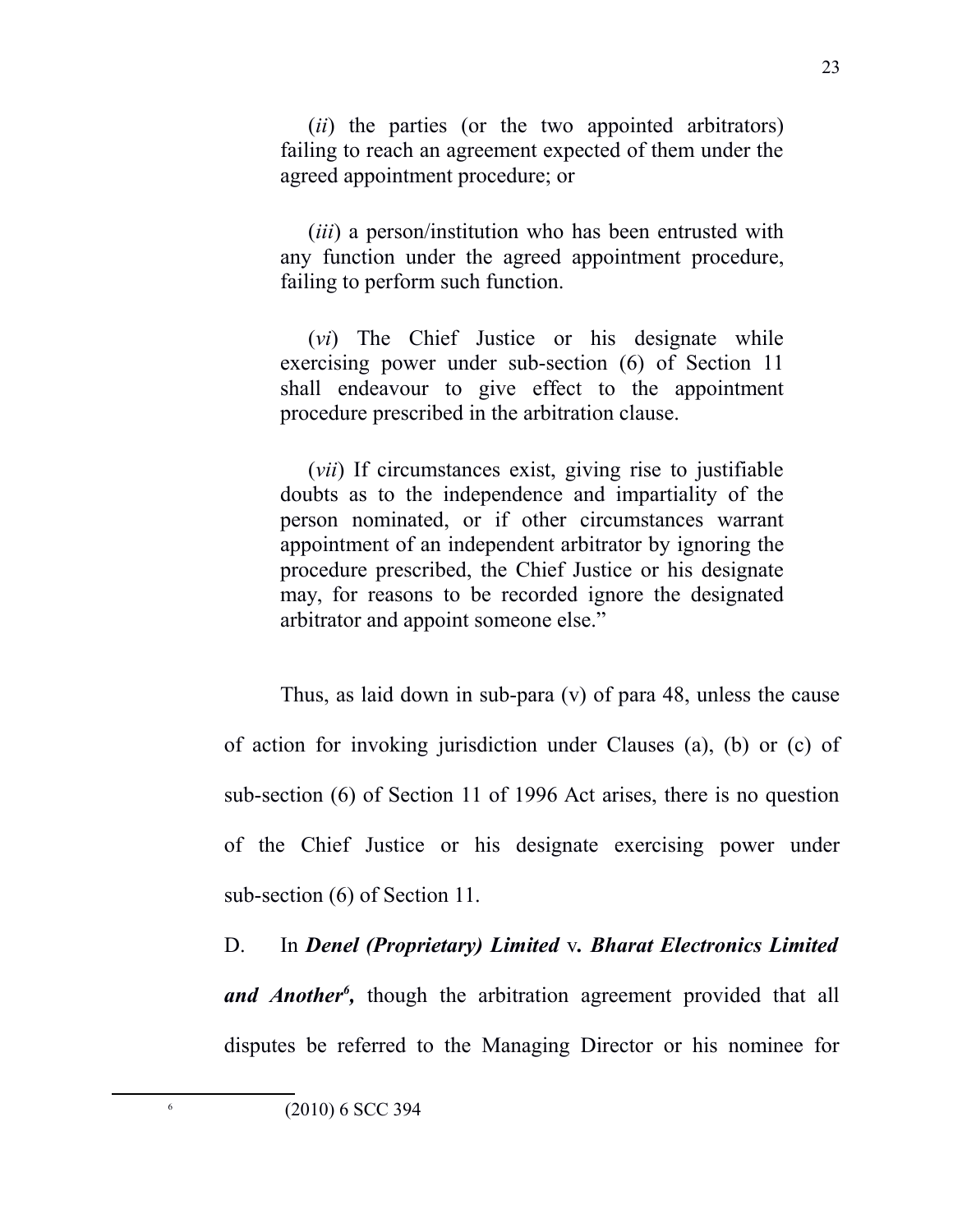arbitration, this Court appointed retired Judge of this Court as the sole arbitrator. The reason as is clear from paras 19 to 21 of the decision was; while invoking arbitration the appellant therein had requested the respondent for an appointment of a mutually agreed independent arbitrator but the respondent had plainly refused to refer the disputes to arbitration. Para 20 of the decision is noteworthy:-

"20**.** In *Datar Switchgears Ltd.* v. *Tata Finance Ltd.[7](#page-23-0)* this Court while considering the powers of the Court to appoint an arbitrator under Section 8 of the Arbitration Act, 1940, cited the decision of this Court in *Bhupinder Singh Bindra* v. *Union of India[8](#page-23-1) .* It was held in that case that:

> "*3*. It is settled law that court cannot interpose and interdict the appointment of an arbitrator, whom the parties have chosen under the terms of the contract unless legal misconduct of the arbitrator, fraud, disqualification, etc. is pleaded and proved. It is not in the power of the party at his own will or pleasure to revoke the authority of the arbitrator appointed with his consent. There must be just and sufficient cause for revocation."

The said principle has to abide in the normal course."

E. Similarly, in *Denel (Proprietary) Limited* v*. Ministry of*

**Defence<sup>[9](#page-23-2)</sup>**, the relevant clause provided for sole arbitration of the

Director General, Ordnance Factory, Government of India or a

<span id="page-23-2"></span><span id="page-23-1"></span><span id="page-23-0"></span>

| $(2000)$ 8 SCC 151 |
|--------------------|
| $(1995)$ 5 SCC 329 |
| $(2012)$ 2 SCC 759 |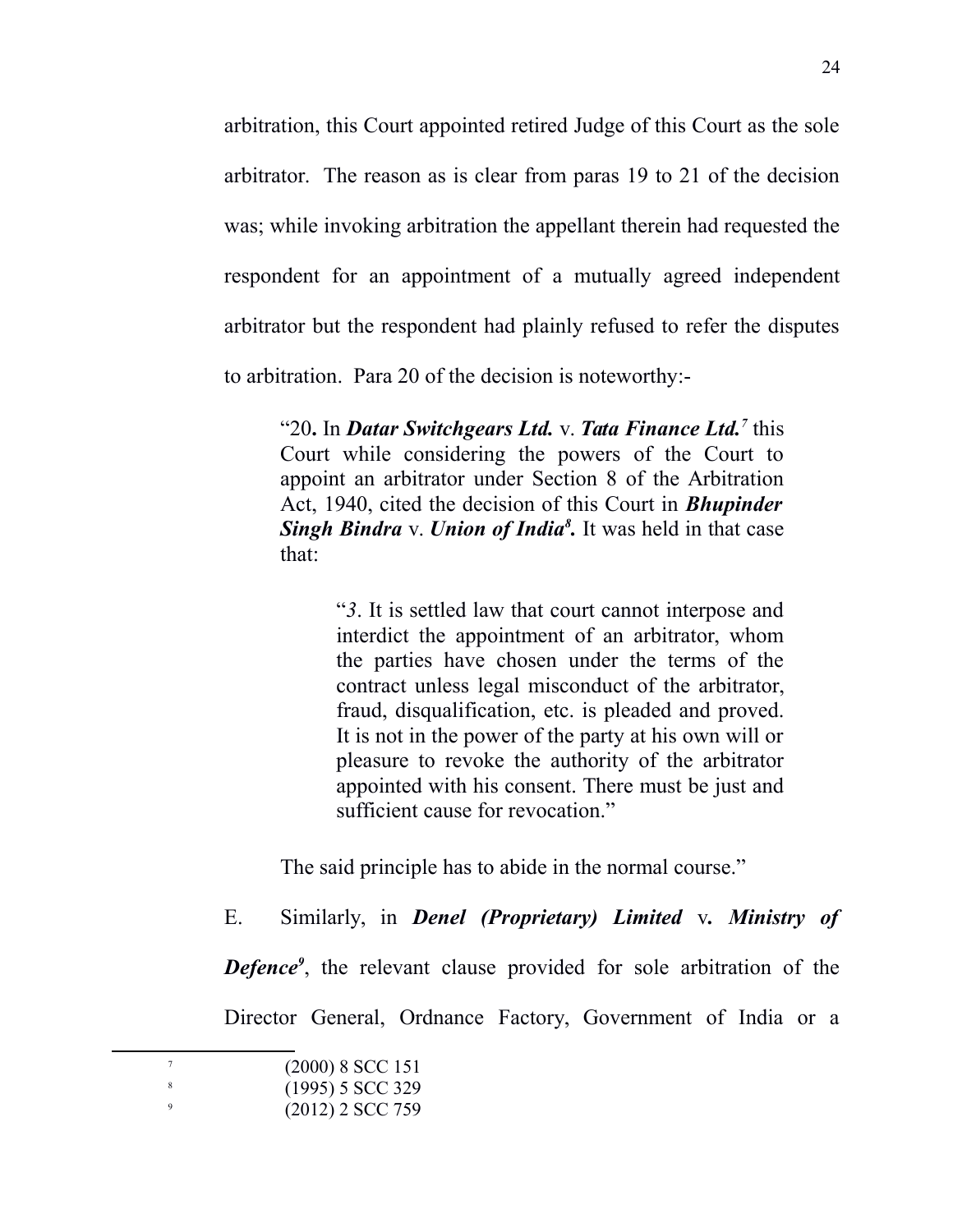Government Servant appointed by him. It was observed that since no arbitrator was appointed in terms of the governing clause within the stipulated period the respondent had forfeited the right to make an appointment of an arbitrator. Paragraphs 21 and 24 of the decision were:-

"21. It is true that in normal circumstances while exercising jurisdiction under Section 11(6), the Court would adhere to the terms of the agreement as closely as possible. But if the circumstances warrant, the Chief Justice or the nominee of the Chief Justice is not debarred from appointing an independent arbitrator other than the named arbitrator.

24. It must also be remembered that even while exercising the jurisdiction under Section 11(6), the Court is required to have due regard to the provisions contained in Section 11(8) of the Act. The aforesaid section provides that apart from ensuring that the arbitrator possesses the necessary qualifications required of the arbitrator by the agreement of the parties, the Court shall have due regard to other considerations as are likely to ensure the appointment of an independent and impartial arbitrator. Keeping in view the aforesaid provision, this Court in *Indian Oil Corpn. Ltd*, whilst emphasizing that normally the Court shall make the appointment in terms of the agreed procedure, has observed that the Chief Justice or his designate may deviate from the same after recording reasons for the same…….."

### F. In *Union of India and Others* v*. Uttar Pradesh State Bridge*

<span id="page-24-0"></span>*Corporation Limited[10](#page-24-0) ,* an arbitral tribunal consisting of three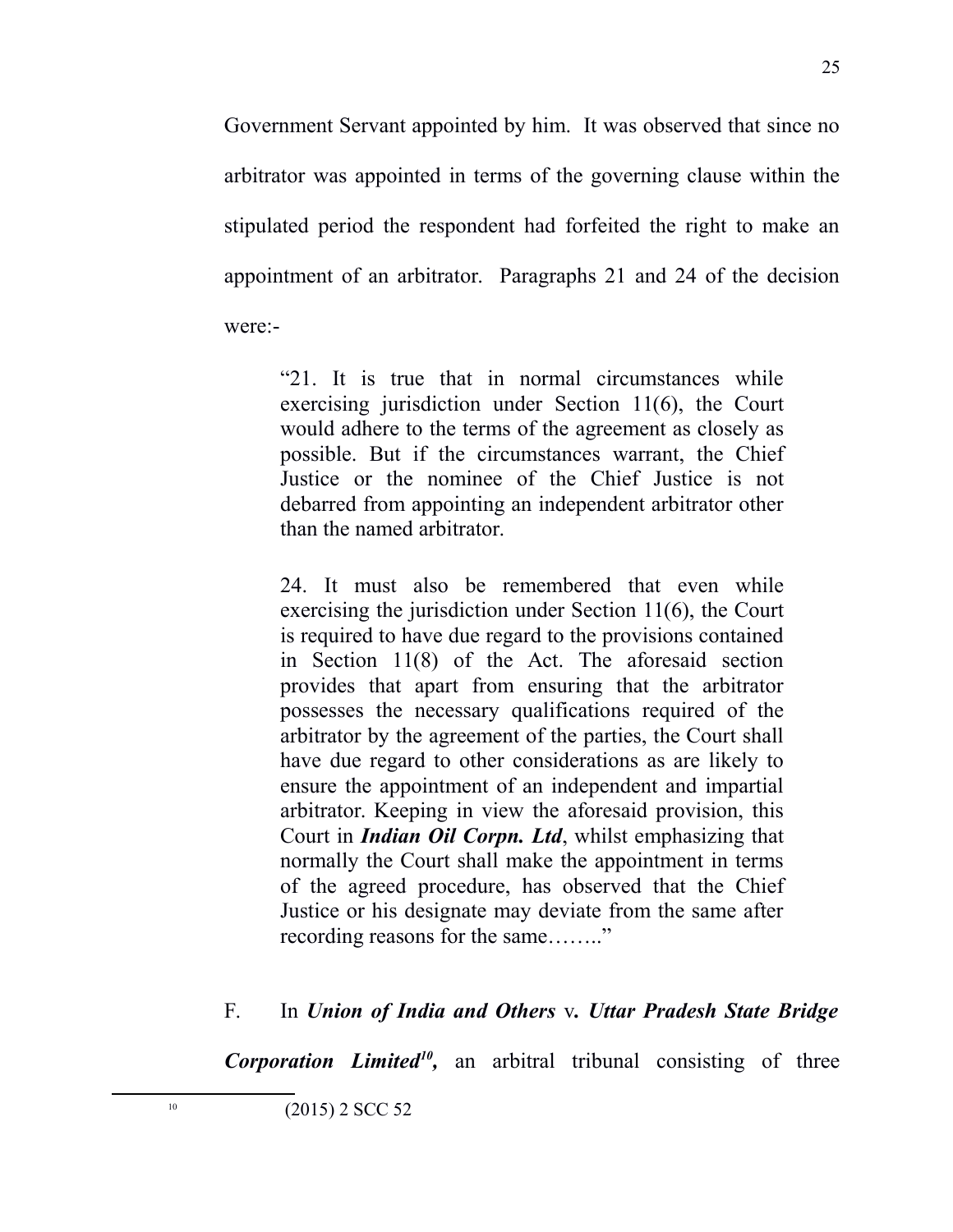Gazetted Railway Officers was constituted in the year 2007 and despite four years having passed, the matter was not getting concluded. In the circumstances, while accepting the petition for setting aside the mandate of the tribunal the High Court had appointed a retired Chief Justice as the sole arbitrator. While considering the grievance that such appointment was beyond the concerned arbitration clause, this Court observed:-

 "12. As is clear from the reading of Section 14, when there is a failure on the part of the Arbitral Tribunal to act and it is unable to perform its function either de jure or de facto, it is open to a party to the arbitration proceedings to approach the court to decide on the termination of the mandate. Section 15 provides some more contingencies when mandate of an arbitrator can get terminated. In the present case, the High Court has come to a categorical finding that the Arbitral Tribunal failed to perform its function, and rightly so. It is a clear case of inability on the part of the members of the Tribunal to proceed in the matter as the matter lingered on for almost four years, without any rhyme or justifiable reasons. The members did not mend their ways even when another life was given by granting three months to them. Virtually a peremptory order was passed by the High Court, but the Arbitral Tribunal remained unaffected and took the directions of the High Court in a cavalier manner. Therefore, the order of the High Court terminating the mandate of the Arbitral Tribunal is flawless. This aspect of the impugned order is not even questioned by the appellant at the time of hearing of the present appeal. However, the contention of the appellant is that even if it was so, as per the provisions of Section 15 of the Act, substitute arbitrators should have been appointed "according to the rules that were applicable to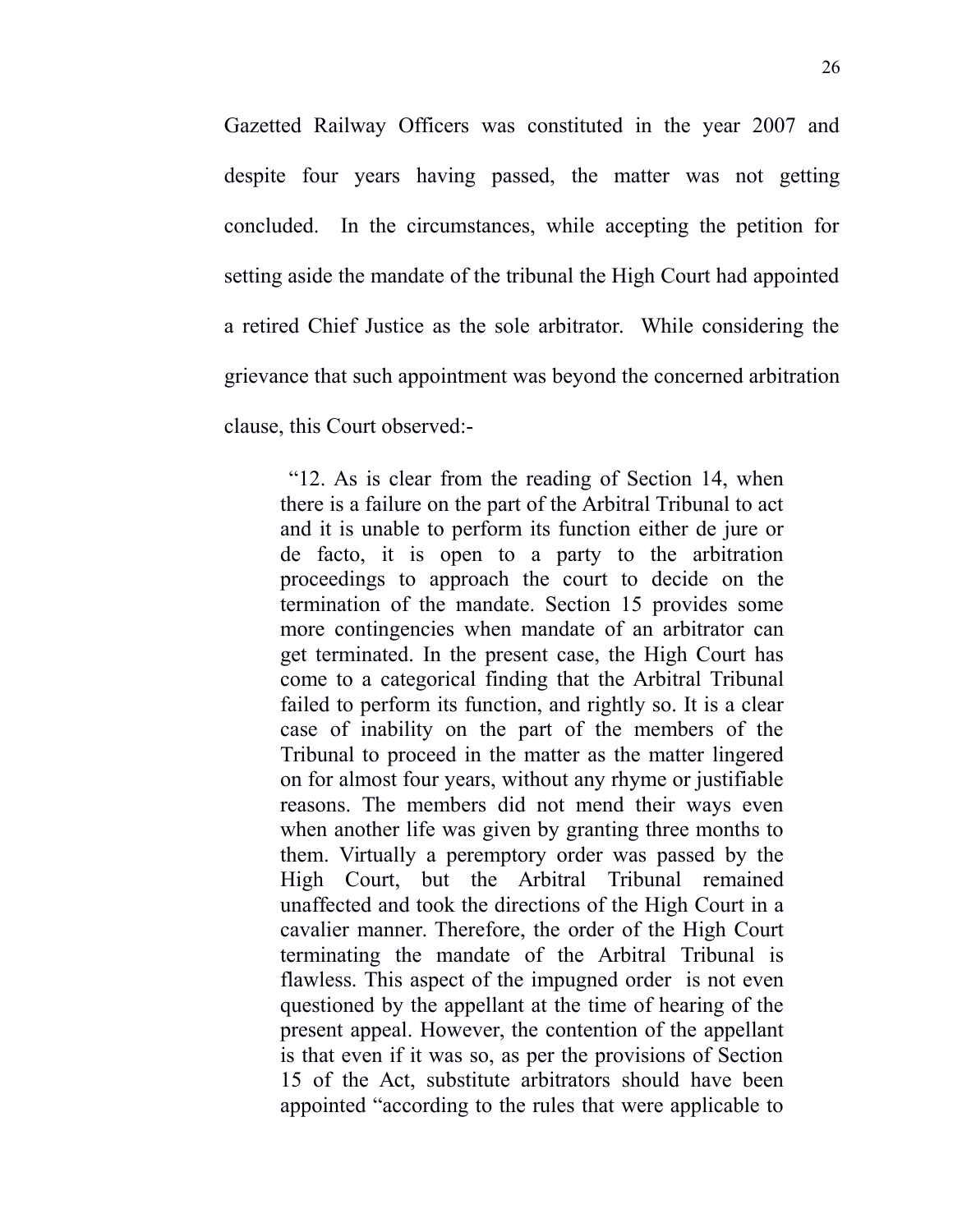the appointment of the arbitrator being replaced". On this basis, it was the submission of Mr. Mehta, learned ASG, that the High Court should have resorted to the provision contained in Clause 64 of GCC.

13. No doubt, ordinarily that would be the position. The moot question, however, is as to whether such a course of action has to be necessarily adopted by the High Court in all cases, while dealing with an application under Section 11 of the Act or is there room for play in the joints and the High Court is not divested of exercising discretion under some circumstances? If yes, what are those circumstances? It is this very aspect which was specifically dealt with by this Court in *Tripple Engg. Works***. [11](#page-26-0)** Taking note of various judgments, the Court pointed out that the notion that the High Court was bound to appoint the arbitrator as per the contract between the parties has seen a significant erosion in recent past. In paras 6 and 7 of the said decision, those judgments wherein departure from the aforesaid "classical notion" has been made are taken note of………………."

G. In *Voestalpine Schienen GMBH* v. *Delhi Metro Rail* Corporation Limited<sup>[12](#page-26-1)</sup>, the relevant clause contemplated that the disputes be settled by three arbitrators from and out of a list of five engineers supplied by the respondent therein. The appellant had invoked arbitration on 14.06.2016 i.e. after the amending Act. When the list of five persons comprising of serving officers was supplied by the respondents, an objection was taken that such procedure would lead to appointment of "illegal persons" in view of Section 12(5) read

<span id="page-26-1"></span>

<span id="page-26-0"></span> $11$  (2014) 9 SCC 288  $(2017)$  4 SCC 665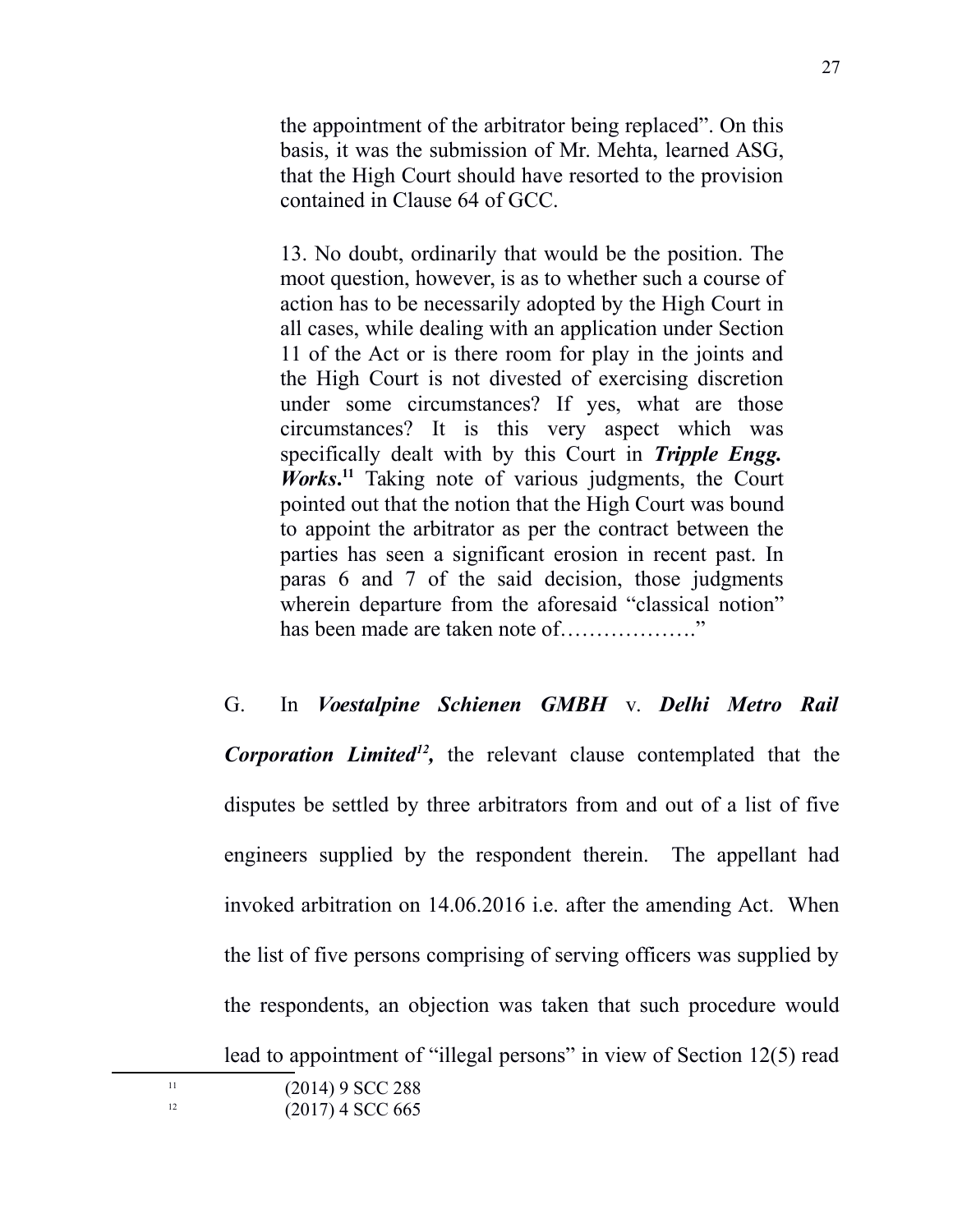with Clause 1 of Schedule 7 of the Act. This Court considered that Section 12 of the Act was amended pursuant to the recommendations by the Law Commission which specifically dealt with the issue of "neutrality of arbitrators", and observed that if the arbitration clause finds foul with the amended provisions, the appointment of the Arbitrator even if apparently in conformity with the arbitration clause in the agreement, would be illegal and thus the Court would be within its powers to appoint such arbitrator(s) as may be permissible. Paragraph 18 sums up this aspect of the matter:-

"18. Keeping in mind the afore-quoted recommendation of the Law Commission, with which spirit, Section 12 has been amended by the Amendment Act, 2015, it is manifest that the main purpose for amending the provision was to provide for neutrality of arbitrators. In order to achieve this, sub-section (5) of Section 12 lays down that notwithstanding any prior agreement to the contrary, any person whose relationship with the parties or counsel or the subject-matter of the dispute falls under any of the categories specified in the Seventh Schedule, he shall be ineligible to be appointed as an arbitrator. In such an eventuality i.e. when the arbitration clause finds foul with the amended provisions extracted above, the appointment of an arbitrator would be beyond pale of the arbitration agreement, empowering the court to appoint such arbitrator(s) as may be permissible. That would be the effect of non obstante clause contained in sub-section (5) of Section 12 and the other party cannot insist on appointment of the arbitrator in terms of the arbitration agreement."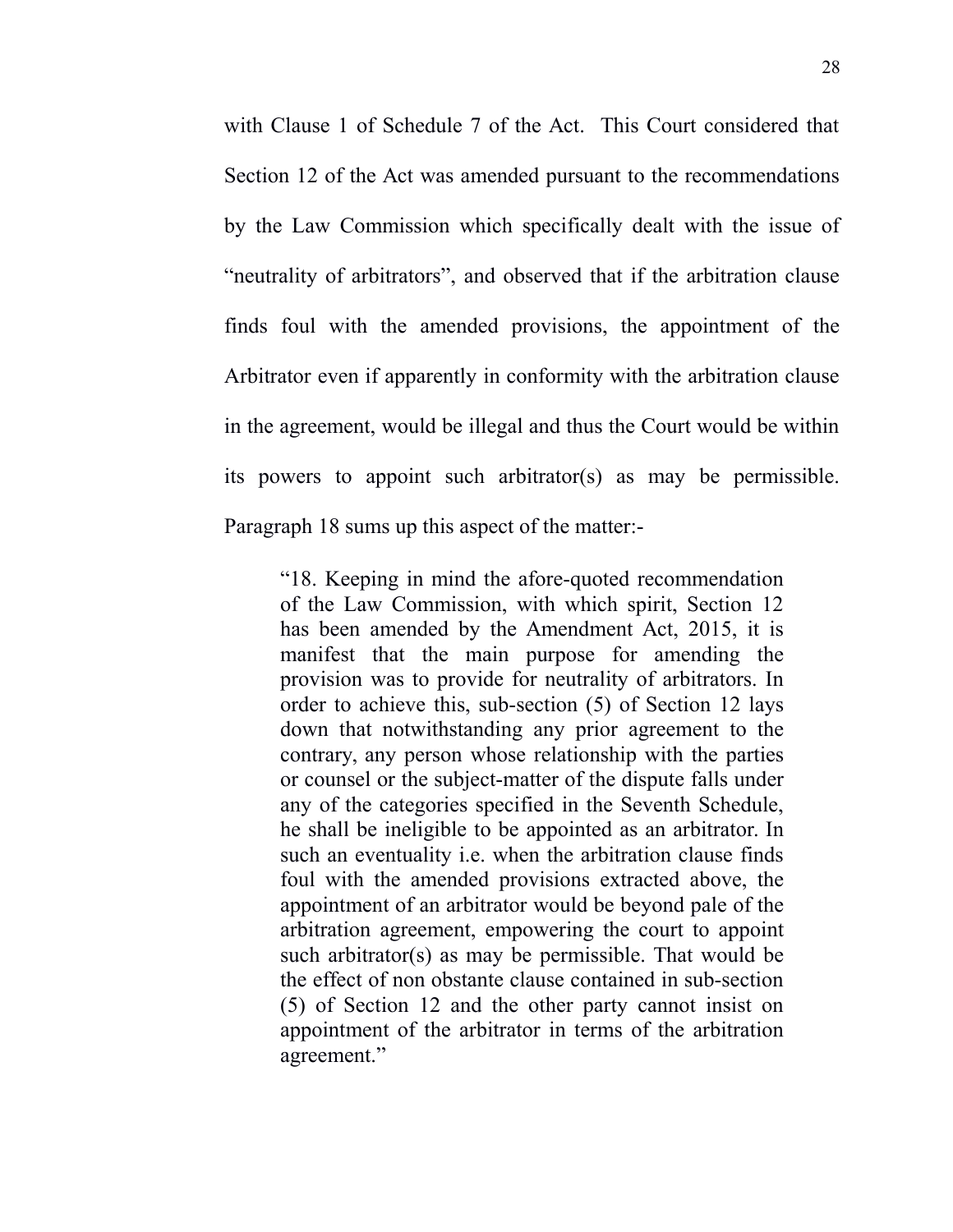21. Except the decision of this Court in *Voestalpine Schienen GMBH* (supra) referred to above, all other decisions arose out of matters where invocation of arbitration was before the Amendment Act came into force. *Voestalpine Schienen GMBH* (supra) was a case where the invocation was on 14.6.2016 i.e. after the Amendment Act and the observations in Para 18 clearly show that since "the arbitration clause finds foul with the amended provisions", the Court was empowered to appoint such arbitrator(s) as may be permissible. The ineligibility of the arbitrator was found in the context of amended Section 12 read with Seventh Schedule (which was brought in by Amendment Act) in a matter where invocation for arbitration was after the Amendment Act had come into force. It is thus clear that in pre-amendment cases, the law laid down in *Northern Railway Administration* (Supra), as followed in all the aforesaid cases, must be applied, in that the terms of the agreement ought to be adhered to and/or given effect to as closely as possible. Further, the jurisdiction of the Court under Section 11 of 1996 Act would arise only if the conditions specified in clauses (a), (b) and (c) are satisfied. The cases referred to above show that once the conditions for exercise of jurisdiction under Section 11(6) were satisfied, in the exercise of consequential power under Section 11(8), the Court had on certain occasions gone beyond the scope of the concerned arbitration clauses and appointed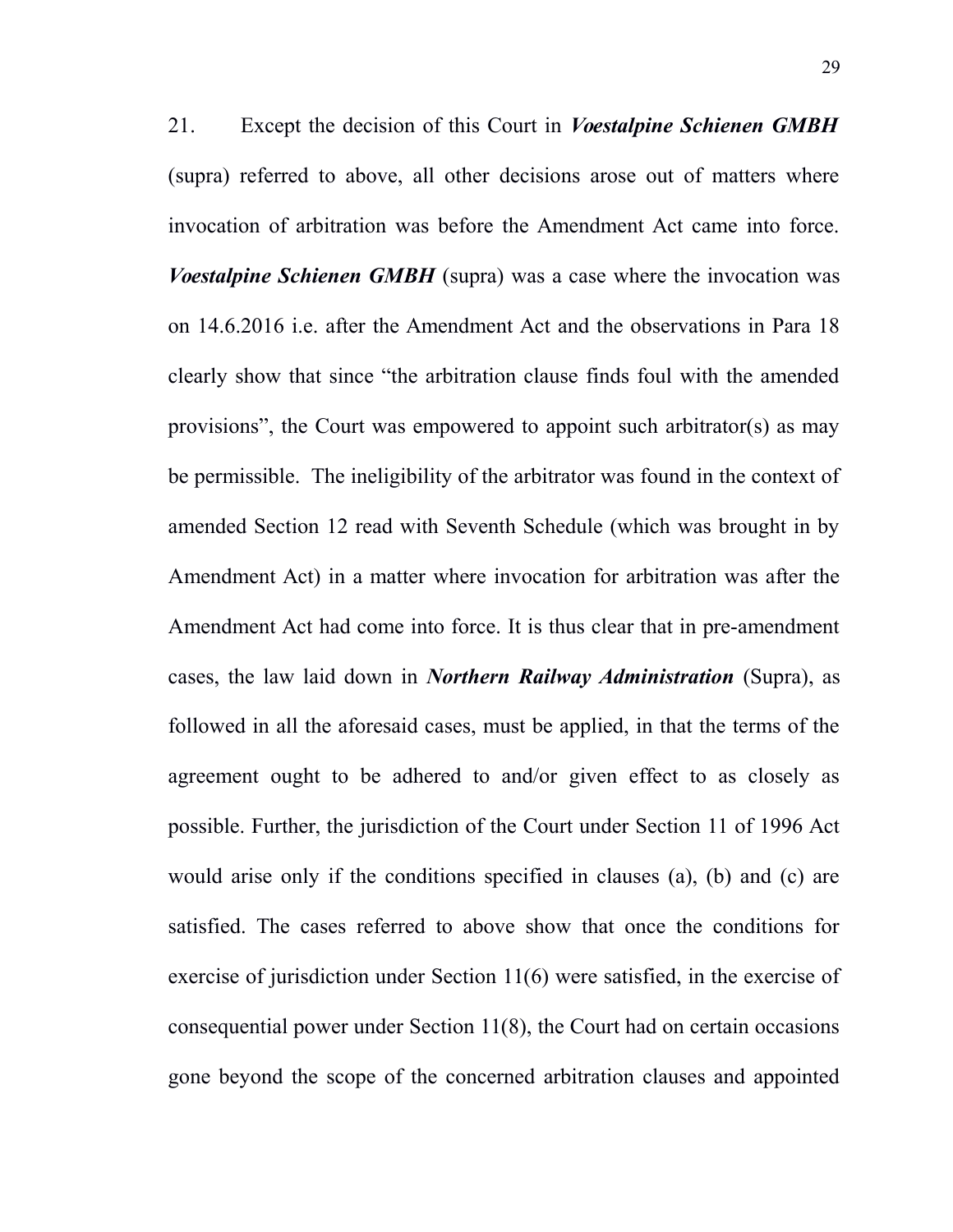independent arbitrators. What is clear is, for exercise of such power under Section 11(8), the case must first be made out for exercise of jurisdiction under Section 11(6).

22. The principles which emerge from the decisions referred to above are:-

A. In cases governed by 1996 Act as it stood before the Amendment

Act came into force:-

 (i) The fact that the named arbitrator is an employee of one of the parties is not ipso facto a ground to raise a presumption of bias or partiality or lack of independence on his part. There can however be a justifiable apprehension about the independence or impartiality of an employee arbitrator, if such person was the controlling or dealing authority in regard to the subject contract or if he is a direct subordinate to the officer whose decision is the subject-matter of the dispute.

(ii) unless the cause of action for invoking jurisdiction under Clauses (a), (b) or (c) of sub-section (6) of Section 11 of 1996 Act arises, there is no question of the Chief Justice or his designate exercising power under sub-section (6) of Section 11.

(iii) The Chief Justice or his designate while exercising power under sub-section (6) of Section 11 shall endeavour to give effect to the appointment procedure prescribed in the arbitration clause.

(*iv)* While exercising such power under sub section (6) of Section 11, If circumstances exist, giving rise to justifiable doubts as to the independence and impartiality of the person nominated, or if other circumstances warrant appointment of an independent arbitrator by ignoring the procedure prescribed, the Chief Justice or his designate may, for reasons to be recorded ignore the designated arbitrator and appoint someone else.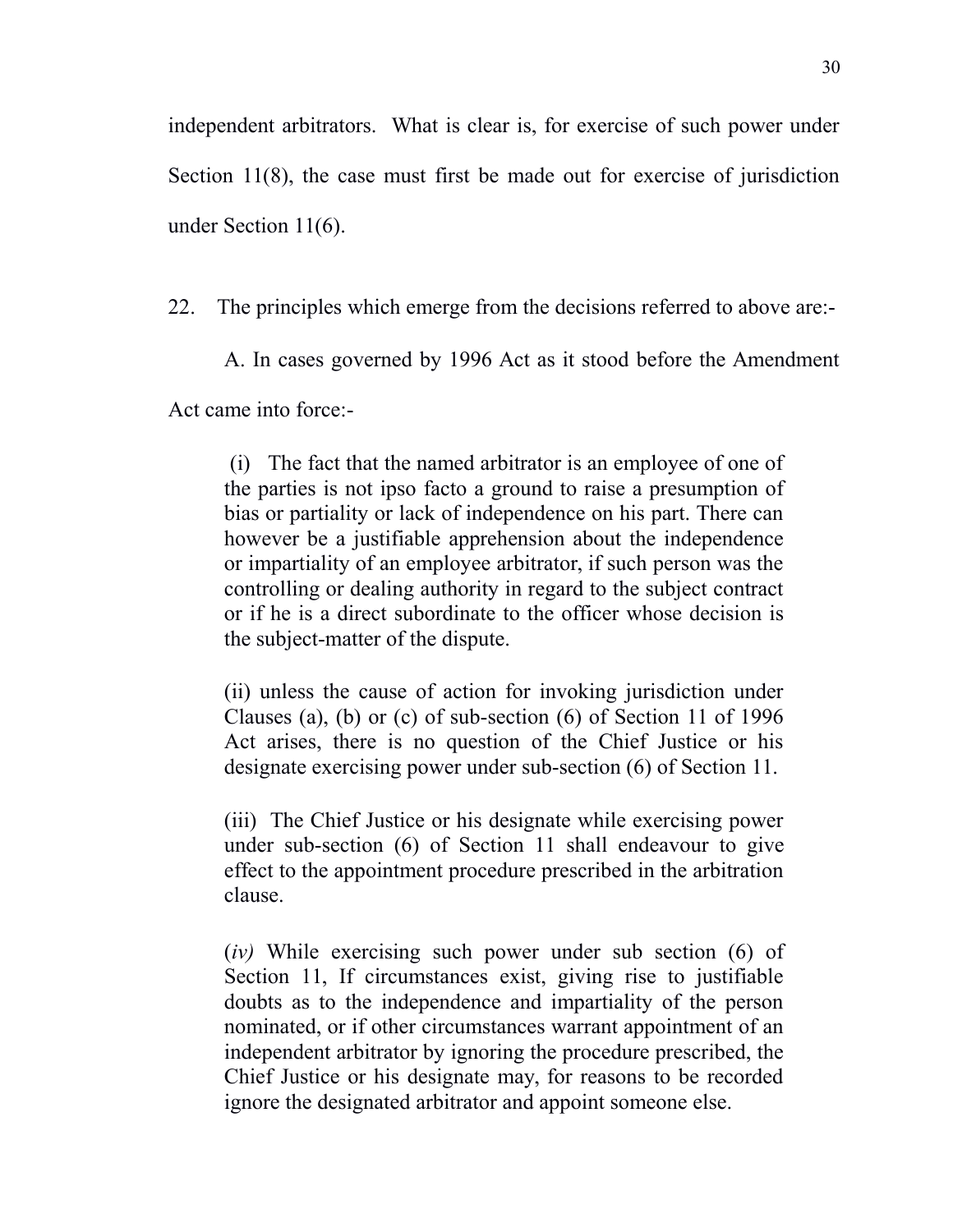B. In cases governed by 1996 Act after the Amendment Act has come into force:-

If the arbitration clause finds foul with the amended provisions, the appointment of the Arbitrator even if apparently in conformity with the arbitration clause in the agreement, would be illegal and thus the Court would be within its powers to appoint such arbitrator(s) as may be permissible.

23. The observations of the High Court in paragraphs 37-38 as quoted above show that the exercise was undertaken by the High Court, "in order to make neutrality or to avoid doubt in the mind of the petitioner" and ensure that justice must not only be done and must also be seen to be done. In effect, the High Court applied principles of neutrality and impartiality which have been expanded by way of Amendment Act, even when no cause of action for exercise of power under Section 11(6) had arisen. The procedure as laid down in unamended Section 12 mandated disclosure of circumstances likely to give rise to justifiable doubts as to independence and impartiality of the arbitrator. It is not the case of the Respondent that the provisions of Section 12 in unamended form stood violated on any count. In any case the provision contemplated clear and precise procedure under which the arbitrator could be challenged and the objections in that behalf under Section 13 could be raised within prescribed time and in accordance